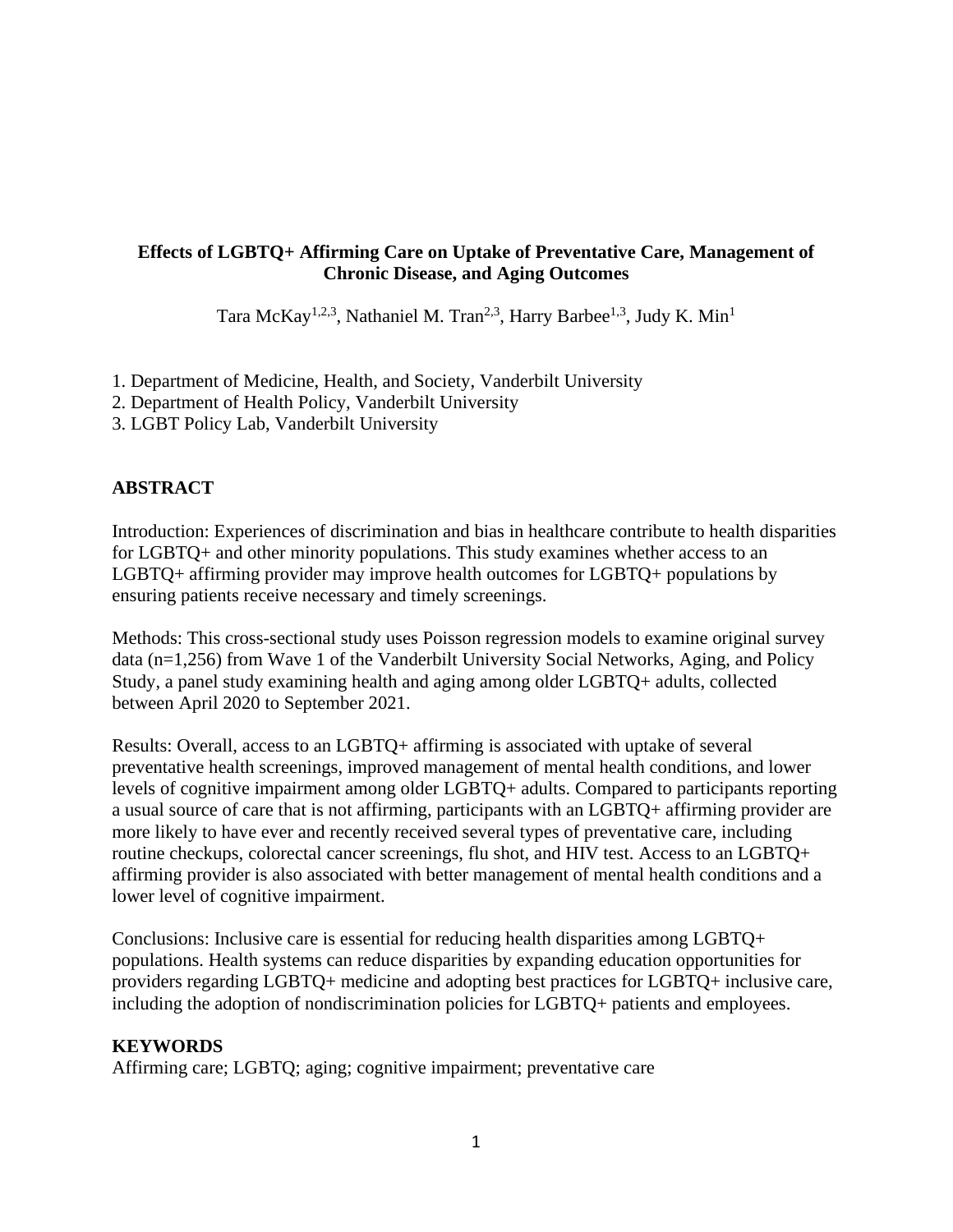# **ACKNOWLEDGEMENTS**

We are grateful to members of the Vanderbilt LGBT Policy Lab for their valuable feedback on this work and to VUSNAPS participants. This work was supported by the National Institute on Aging (5R01AG063771-03, 3R01AG063771-03S1), Vanderbilt University, and Vanderbilt University Medical Center.

# **Corresponding Author:**

Tara McKay 2301 Vanderbilt Pl PMB 351665 Nashville TN 37235-1665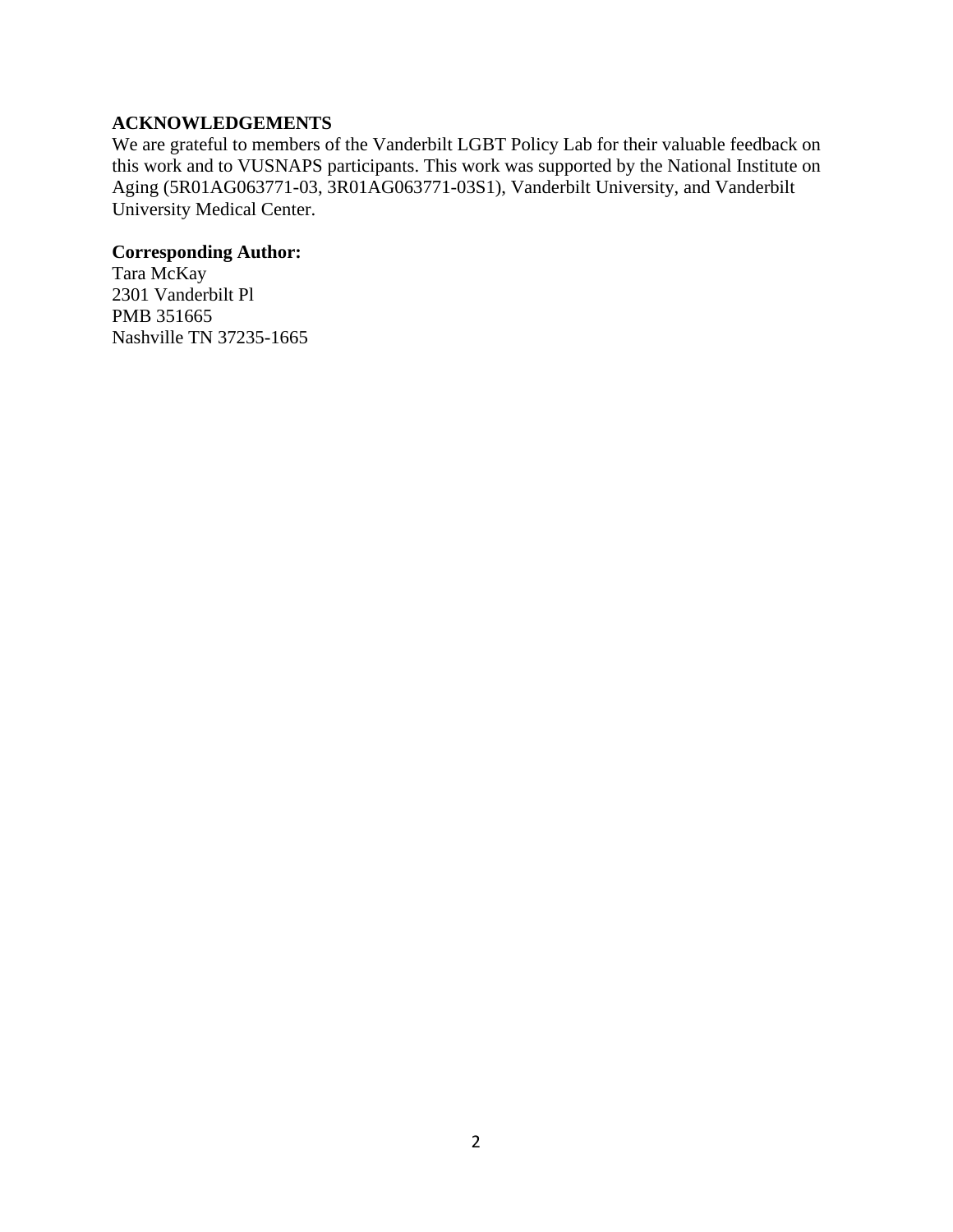## **INTRODUCTION**

Lesbian, gay, bisexual, transgender, and queer (LGBTQ+) adults experience significant health disparities, including higher rates of hypertension, cardiovascular disease, diabetes, and suicidality relative to the general population.<sup>1-4</sup> Health disparities by sexual orientation and gender identity are especially pronounced at older ages,<sup>5–8</sup> and likely include a higher risk of allcause cognitive decline.<sup>9</sup>

Differences in health behaviors, healthcare access, and lifetime exposure to minority stressors like homophobia and transphobia contribute to LGBTQ+ disparities in health and aging.<sup>4,10-14</sup> Although LGBTQ+ people experience minority stressors in many domains of their lives, discrimination, stigma, and harassment within healthcare settings reinforce LGBTQ+ health disparities.<sup>15,16</sup> In this paper we examine whether access to LGBTQ+ affirming healthcare affects uptake of preventive health screenings, chronic diseases management, and aging outcomes among a sample of older LGBTQ+ adults.

The negative effects of non-affirming healthcare environments on LGBTQ+ health are well documented. LGBTQ+ adults are more likely to report missed or delayed preventive screenings than their cisgender heterosexual counterparts.17–19 Among older LGBTQ+ adults, delayed and foregone care are associated with prior experiences and expectations of discrimination in healthcare.<sup>5,20</sup> Among transgender adults, about one-third report delaying or avoiding necessary care due to fear or previous experiences of discrimination.<sup>21</sup> Within the LGBTQ+ population,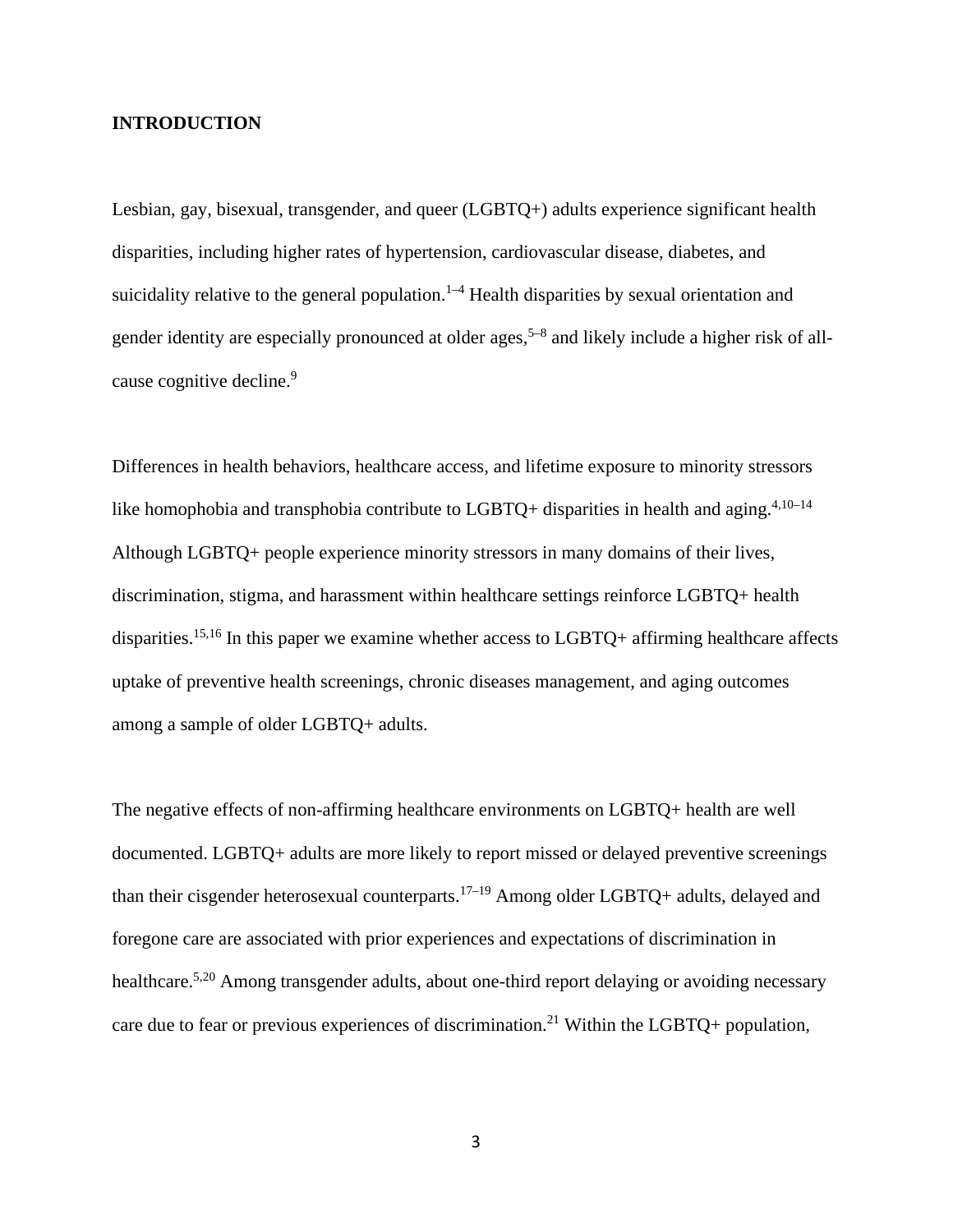transgender people are less likely to be up-to-date on preventive care than lesbian, gay, and bisexual adults, and disparities are greater for transgender men than transgender women.<sup>11</sup>

LGBTQ+ adults' negative experiences in healthcare stem in part from a lack of provider fluency in LGBTQ+ health, identities, and behaviors. Surveys of physicians find that a majority have few or no reservations about providing care to LGBTQ+ populations.<sup>22,23</sup> However, given limited engagement with LGBTQ+ health in medical curricula,  $24-26$  physicians often feel unprepared to support LGBTQ+ patients.<sup>27,28</sup> Regardless of intention, providers' lack of competency may prompt LGBTQ+ patients to not disclose their sexual and gender identities, seek care outside of a primary care context, and delay or forgo care, even when care that is not related to their LGBTQ+ identity or sexual health.<sup>27,29,30</sup> Lack of physician competency in LGBTQ+ identities is also associated with a lower likelihood of partner involvement in care decisions and higher unmet medical needs for the patient. $31$ 

When patients do not feel comfortable disclosing their sexual orientation, gender identity, or discussing sexual behavior, this can lead to the provision of inappropriate care, inattention to specific health care needs, and missed diagnostic screenings.<sup>15,32–34</sup> The provision of inappropriate care is especially pronounced for sexual minority women and transgender patients. Sexual minority women are significantly less likely to be offered a Pap test than heterosexual women.<sup>18</sup> Similarly, transgender people with prostates are less likely to get screened compared to cisgender gay men and heterosexual men.<sup>35</sup> Gay and bisexual men who do not disclose their sexual orientation to their primary provider are less likely to receive HIV and other STI tests and hepatitis vaccinations.<sup>36–39</sup> The lack of affirming care options for sexual minorities can also lead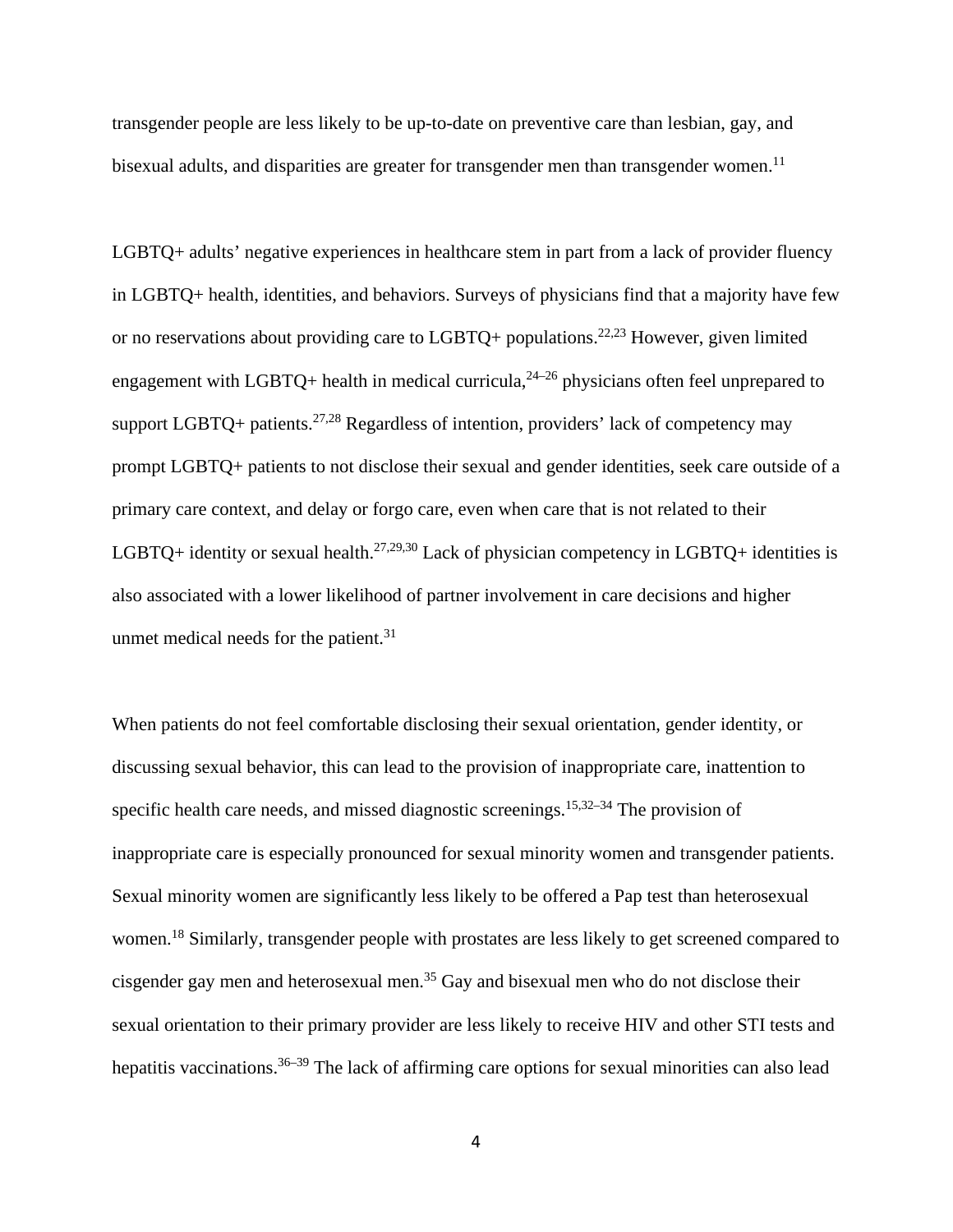to healthcare fragmentation, where individuals seek care outside of primary care contexts because of gaps in provider knowledge, greater comfort with community providers, or expectations of discrimination.<sup>40</sup>

In contrast, access to LGBTQ+ affirming healthcare may ameliorate unmet health needs by ensuring patients receive necessary and timely screenings. For example, HIV-negative gay and bisexual men with LGBTQ+ affirming providers are more likely to have ever tested for HIV and to be aware of current HIV prevention strategies.<sup>41</sup> Institutional approaches to support LGBTO+ patients and providers have also been associated with a range of other positive outcomes. For example, patients report higher satisfaction when health systems are LGBTQ+ affirming regardless of sexual orientation or gender identity.<sup>42</sup> Moreover, explicit and inclusive visitation policies may improve partner engagement and support for LGBTQ+ patients.<sup>43</sup> LGBTQ+ affirming healthcare providers are also more likely to have explicit employee and patient nondiscrimination policies as well as staff training in LGBTO+ patient-centered care.<sup>44</sup>

This study focuses on the experiences of older LGBTQ+ adults in the U.S. South. Barriers to accessing and providing LGBTQ+ affirming care may be particularly acute in Southern U.S. states. An estimated 35% of LGBTQ+ adults in the U.S. live in the South, where they are more likely than anywhere else in the country to earn less than \$24,000 a year, lack health insurance, and report that they cannot afford food or healthcare.<sup>45</sup> Southern states are more likely than Northeastern and Western states to have laws that explicitly exclude or do not provide adequate care for sexual and gender minorities in healthcare.<sup>46</sup> Southern states also have fewer "LGBTQ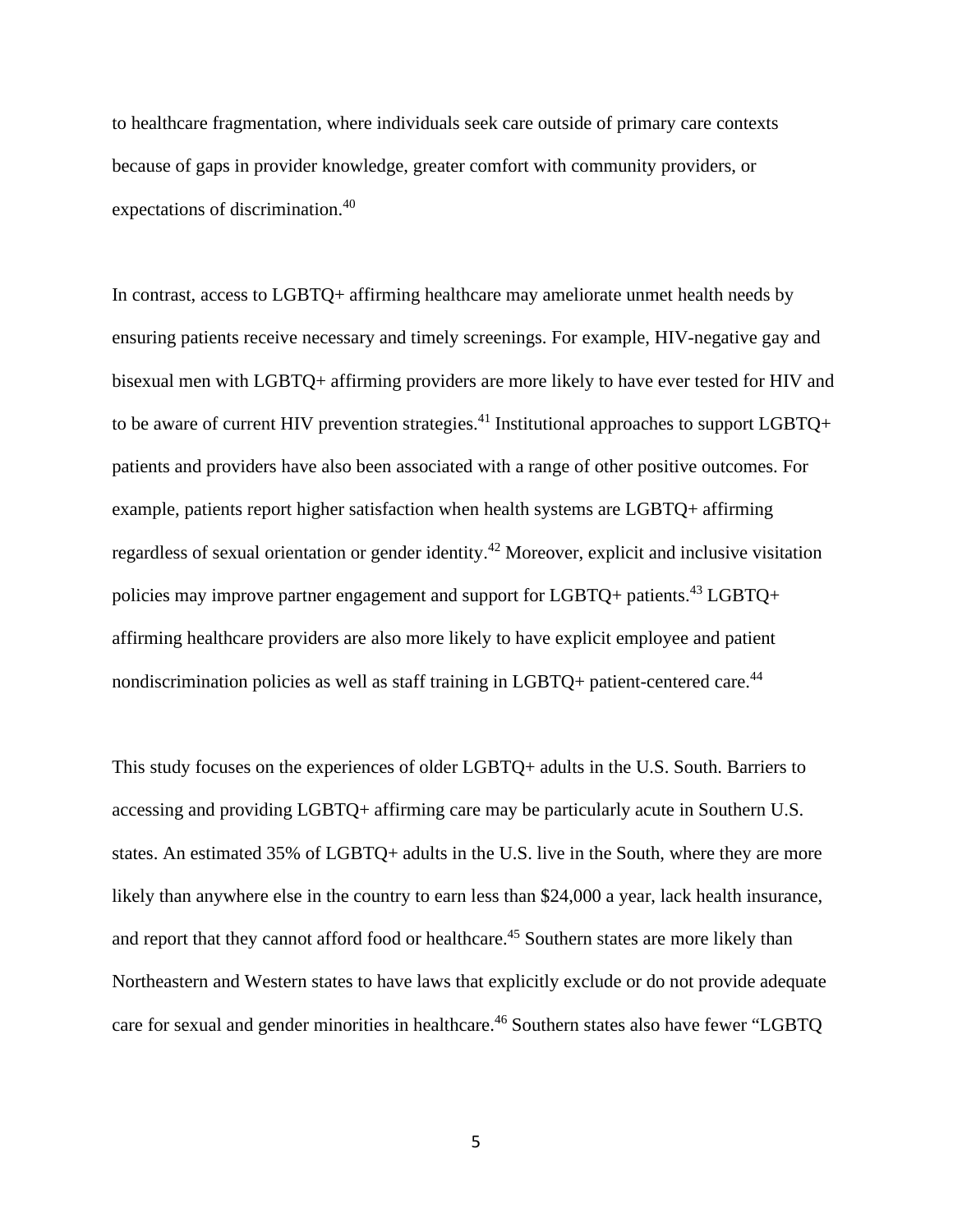Healthcare Equality Leaders" compared to Northeast and Western states, according to the Human Rights Campaign 2020 Healthcare Equality Index.<sup>44</sup>

Below, we examine the healthcare determinants of receiving timely preventative screenings including regular checkups, cancer screenings, and HIV testing; chronic care management; and cognitive impairment among older LGBTQ+ adults. Specifically, we examine whether having an LGTBQ+ affirming care provider affects health, aging, and disease management outcomes among older LGBTQ+ adults compared with LGBTQ+ adults who have a regular source of care that they do not perceive as affirming. Importantly, whereas few studies have adequate sample sizes to investigate drivers of within-group variation in health and aging among the LGBTQ+ population, we are able to identify healthcare experiences within the LGBTQ+ population that may contribute to resilience in later life, or conversely, exacerbate negative effects of minority stress exposures. <sup>6</sup> Additionally, by focusing on older adults aged 50 to 76, a group that is understudied despite high rates of unmet medical needs, we are able to assess both recent and lifetime uptake of many preventative cancer screenings that only are recommended later in life and investigate links to other aging outcomes.

#### **METHODS**

#### **Study Sample**

This cross-sectional study uses survey data  $(n=1,256)$  from Wave 1 of the Vanderbilt University Social Networks, Aging, and Policy Study (VUSNAPS), a panel study examining older LGBTQ+ adults' health and aging, collected between April 2020 to September 2021. Participants include LGBTQ+ adults aged 50 to 76 who reside in Alabama, Georgia, North

6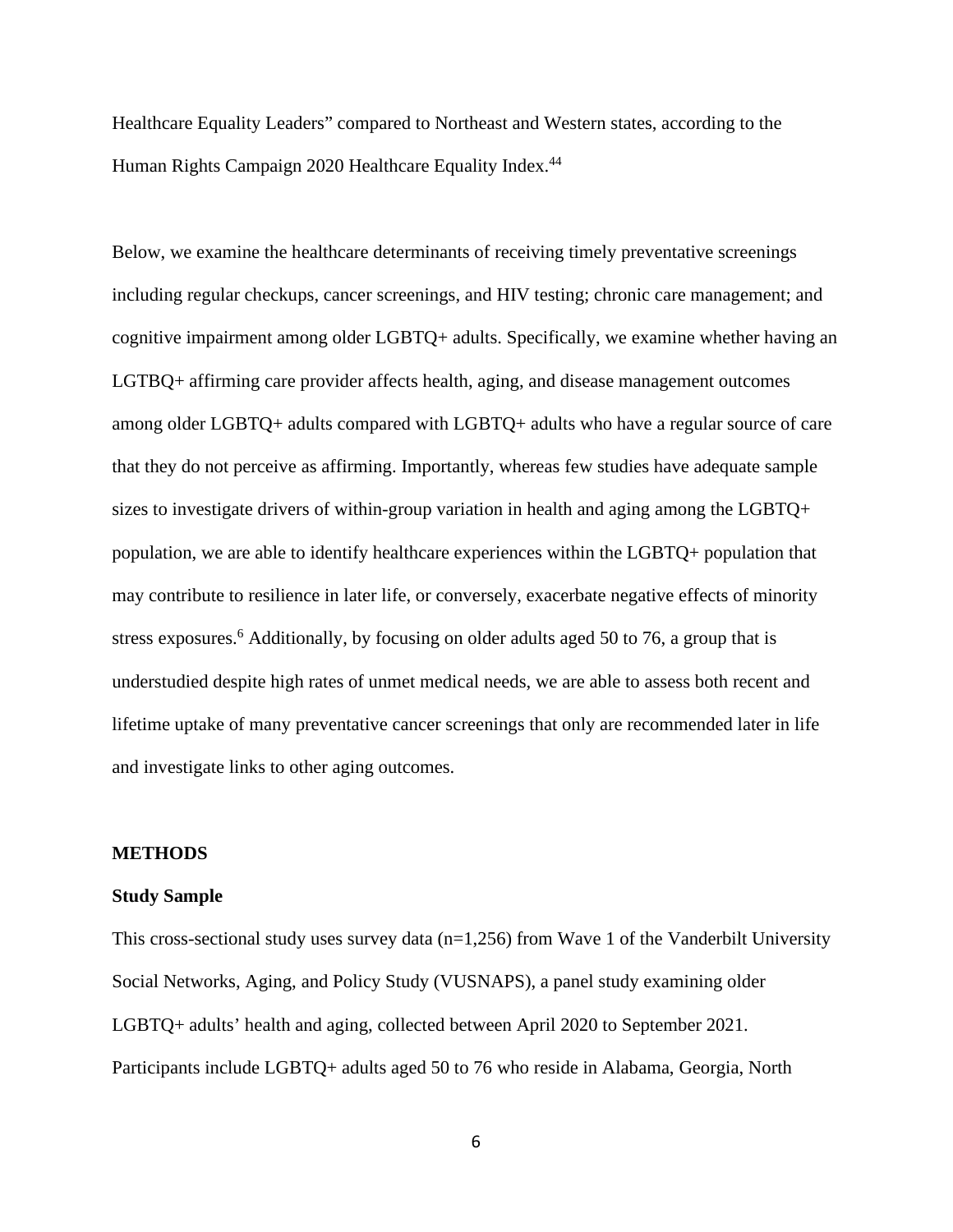Carolina, and Tennessee. This study was approved by the Vanderbilt University Institutional Review Board. VUSNAPS recruited participants using community outreach at LGBTQ+ and senior organizations, events, and paid targeted online ads on social media platforms. In the following analysis, we limit the sample to those who report having a usual source of care other than an emergency room  $(n=1,128)$  to make appropriate comparisons.

## **Measures**

Access to an LGBTQ+ affirming health care provider. Participants were asked "Do you have an LGBT-affirming health care provider?" with response options: "Yes, they are my primary health care provider; Yes, I see them in addition to another health care provider; No, I don't need or want an LGBT-affirming health care provider; No, I cannot find an LGBT-affirming health care provider in my area; I don't know; and No answer." Respondents who reported "Yes" were coded as having access to an LGBTQ+ affirming health care provider. All others were coded as no.

Health. We examine several health and aging outcomes, including self-rated health, chronic disease management, receipt of appropriate, timely, and lifetime preventative care, cognitive impairment, and impairments to activities of living (ADL).

We measure chronic disease management for five conditions: high blood pressure, diabetes, any heart condition, any respiratory condition, any mental health condition. Conditional on having a specific health condition, participants were asked: "Is your condition [high blood pressure,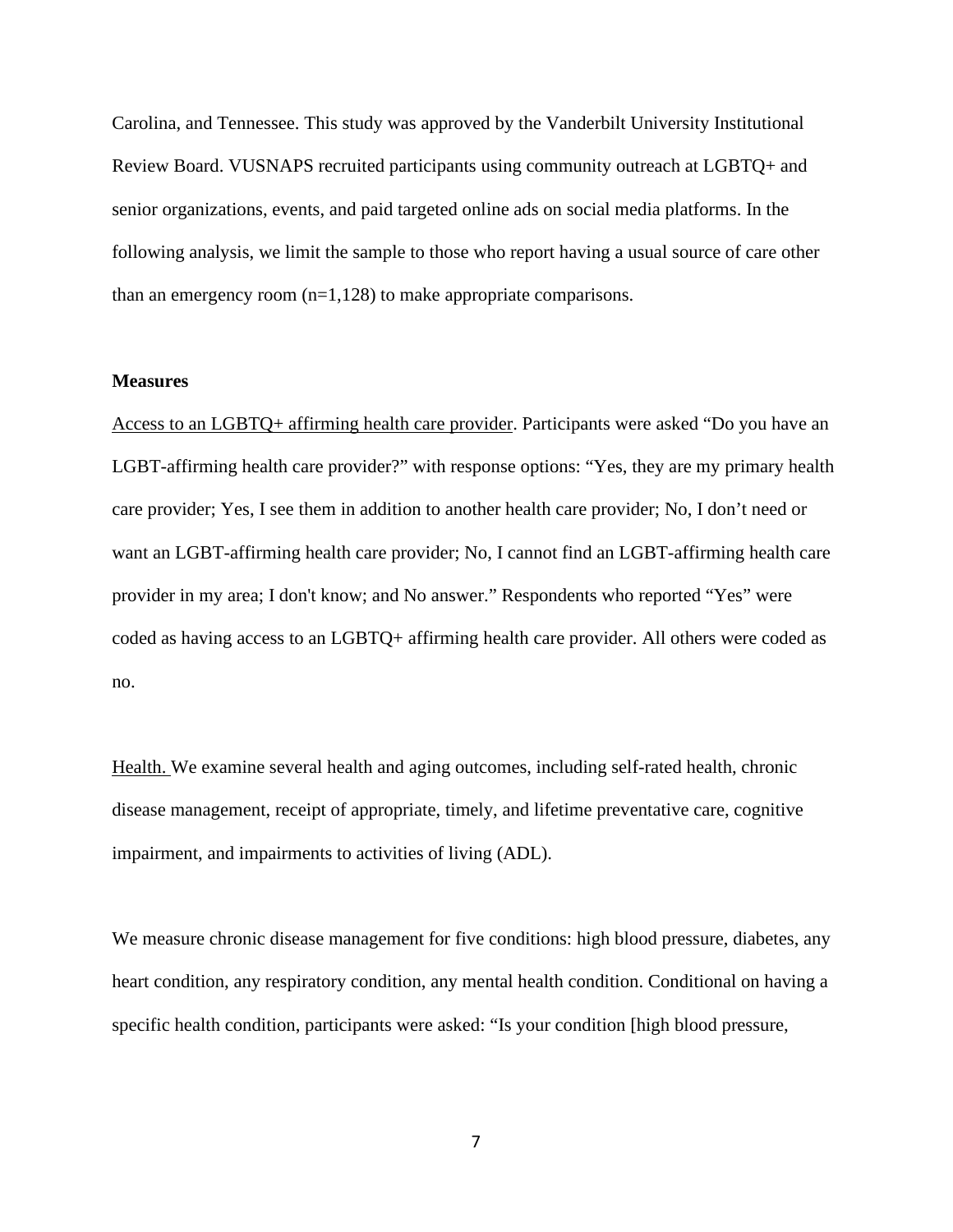diabetes, heart condition, respiratory condition, mental health condition] pretty much under control  $(1)$  or is it still a problem  $(0)$ ?").

We measure receipt of appropriate, timely, and lifetime preventive care using two measures. First, participants were asked, "Have you ever had any of the following preventative care screenings or tests?" including flu shot, breast cancer screening or mammogram (women and transgender only), pap smear or pap test (women and transgender only), colorectal cancer screening or colonoscopy, and HIV test. If participants indicated ever having one or more of these tests, they were then asked, "Have you had any of the following tests or screenings in the last 3 years?"). Although screening recommendations vary, the U.S. Centers for Disease Control and Prevention and the U.S. Preventative Task Force recommend mammogram screening, cervical cancer screening, and HIV testing at least every three years for most adults in our sample.<sup>47</sup> Colorectal cancer screening is recommended for all adults beginning at age 50, and then every 5 to 10 years depending on screening mode and other risk factors. For this reason, we only use lifetime receipt of colorectal cancer screening as an outcome.

Aging. We measure level of cognitive impairment using an adapted version of Informant Questionnaire on Cognitive Decline in the Elderly (IQCoDE), a 16-item measure capturing difficulty remembering and making day-to-day decisions. In the adapted version, participants were asked to endorse items that apply rather than rate their trajectory as in the original IDCoDE. Impairments to activities of daily living (ADL) are measured using a 5-item measure as operationalized by CDC surveillance methods. <sup>48</sup> ADLs include difficulty walking several blocks,

8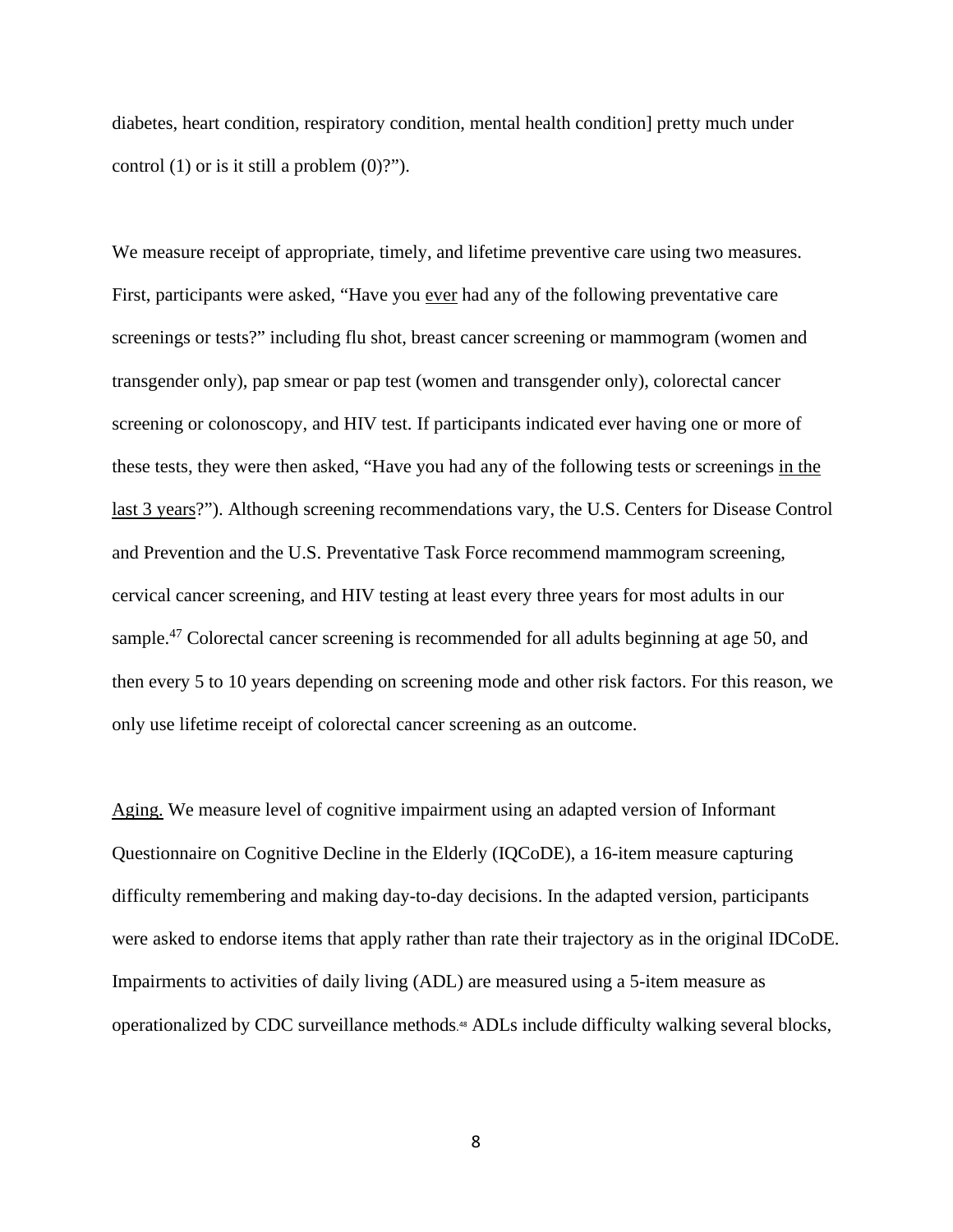dressing oneself, bathing or showering oneself, difficulty hearing, difficulty seeing or reading, or none of the above.

Covariates. We control for participant age, race and ethnicity (person of color vs non-Hispanic white), gender identity (cisgender man, cisgender woman, transgender/nonbinary/gender nonconforming), education (college degree or more vs less than college degree), household income, state of residency, and health insurance coverage. We also adjust for whether the participant has any chronic conditions and whether the participant reports a memory-related disease diagnosis in some models, as specified below.

## **Statistical Analysis**

All analyses were conducted using Stata v17. For binary outcome variables, we estimated adjusted risk ratios using modified Poisson models with robust error variance which provides easily interpretable and unbiased estimates when the outcomes is common.<sup>49,50</sup> We use adjusted Poisson regression models to test for differences in count outcomes (number of items endorsed for cognitive difficulties and number of ADLs). All adjusted models control for age, race and ethnicity, gender, education, household income, state of residency, and health insurance coverage. Models predicting number of ADLs control for having any chronic conditions and models for cognitive impairment controlled for having a memory-related disease diagnosis.

#### **RESULTS**

## **Access to an LGBTQ+ Affirming Care Provider**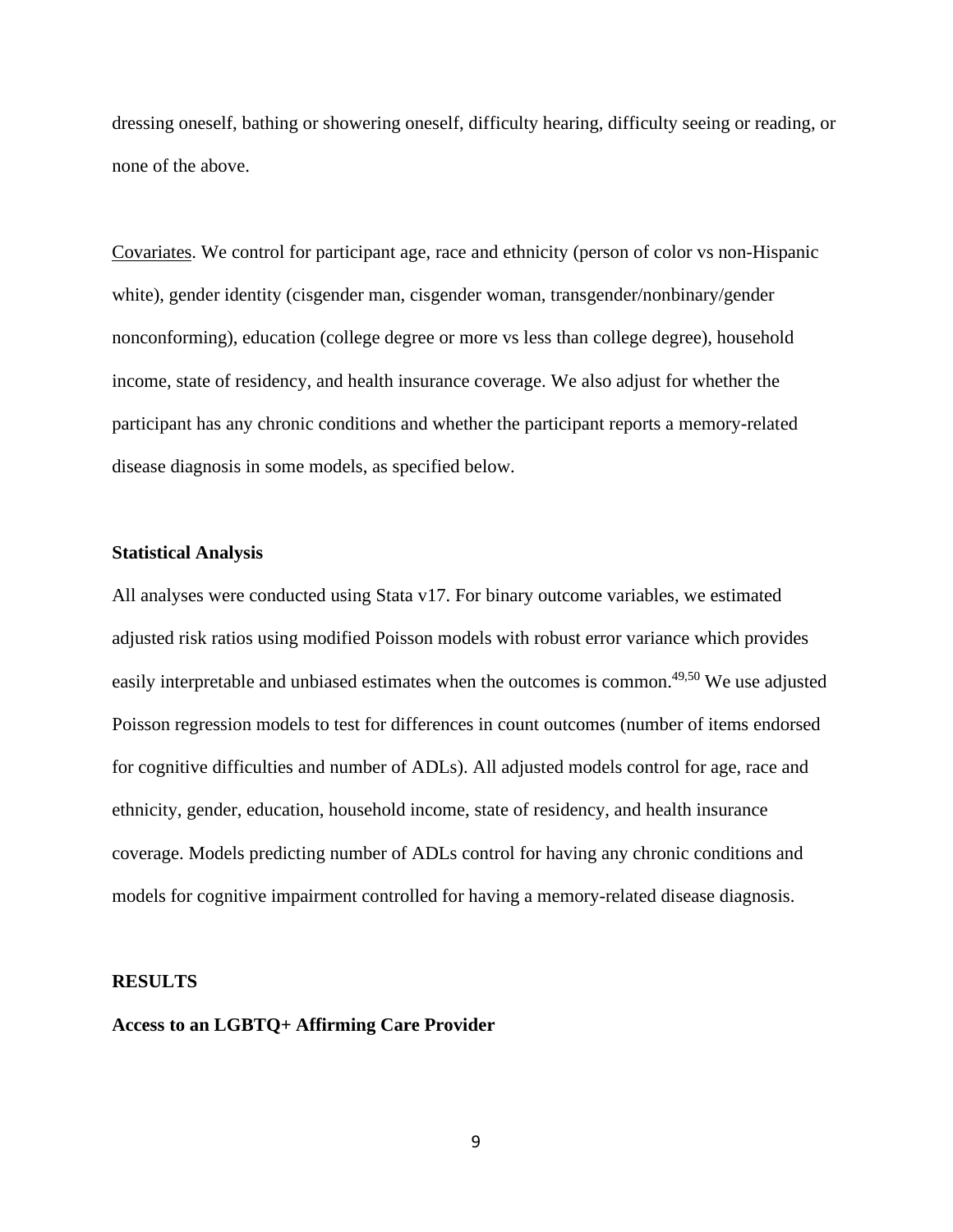The study sample includes 1,128 LGBTQ+ adults with a usual source of care. Of these, about two-thirds (63%) report having an LGBTQ+ affirming provider. Table 1 presents full demographic characteristics of the sample by whether they reported having an affirming provider. Individuals with an LGBTQ+ affirming provider are more likely to identify as cisgender men, transgender, or gender non-binary (66.9% vs 55.2%, p< 0.001), as white (88.7% vs 83.8%, p=0.062, to have completed a college degree or higher  $(75.1\% \text{ vs } 65.11\%, \text{p=0.001})$ , to have a family income above \$60,000 (66.9% vs 54.9%, p<.001), to be living in North Carolina or Tennessee (63.2% vs 54.7%, p=0.002). Individuals who reported having an affirming provider are also more likely to have health insurance coverage  $(97.0\%$  vs  $94.2$ ,  $p=0.019$ ), to be HIV positive  $(16.5\% \text{ vs } 3.9\%, \text{ p} < 0.001)$ , and to have 1 or more chronic conditions  $(89.0\% \text{ vs } 85.0\%$ ,  $p=0.051$ ).

## **Preventive Care**

Table 2 presents the adjusted risk ratios for the effect of having an LGBTQ+ affirming care provider on update of preventive care, chronic disease management, and aging outcomes. Compared to participants who report a usual source of care that is not affirming, participants with an LGBTQ+ affirming provider are more likely to have ever and recently received several types of preventative care. Individuals with an LGBTQ+ affirming provider are 4.5% (95% CI 1.7 to 7.4%, p<.001) more likely to have had a routine checkup in the past year, 7.6% (95% CI 0.7 to 15.0%, p<.05) more likely to have ever had a colorectal cancer screening, 6.8% (95% CI 1.9 to 11.9%, p<.001) more likely to have ever had a flu shot, 8.6% (95% CI 2.9% to 14.6%, p<.001) more likely to have had a flu shot in the last 3 years. Gay and bisexual men and transgender people with an affirming provider are 14.4% (95% CI 4.3% to 25.3%, p<.001) more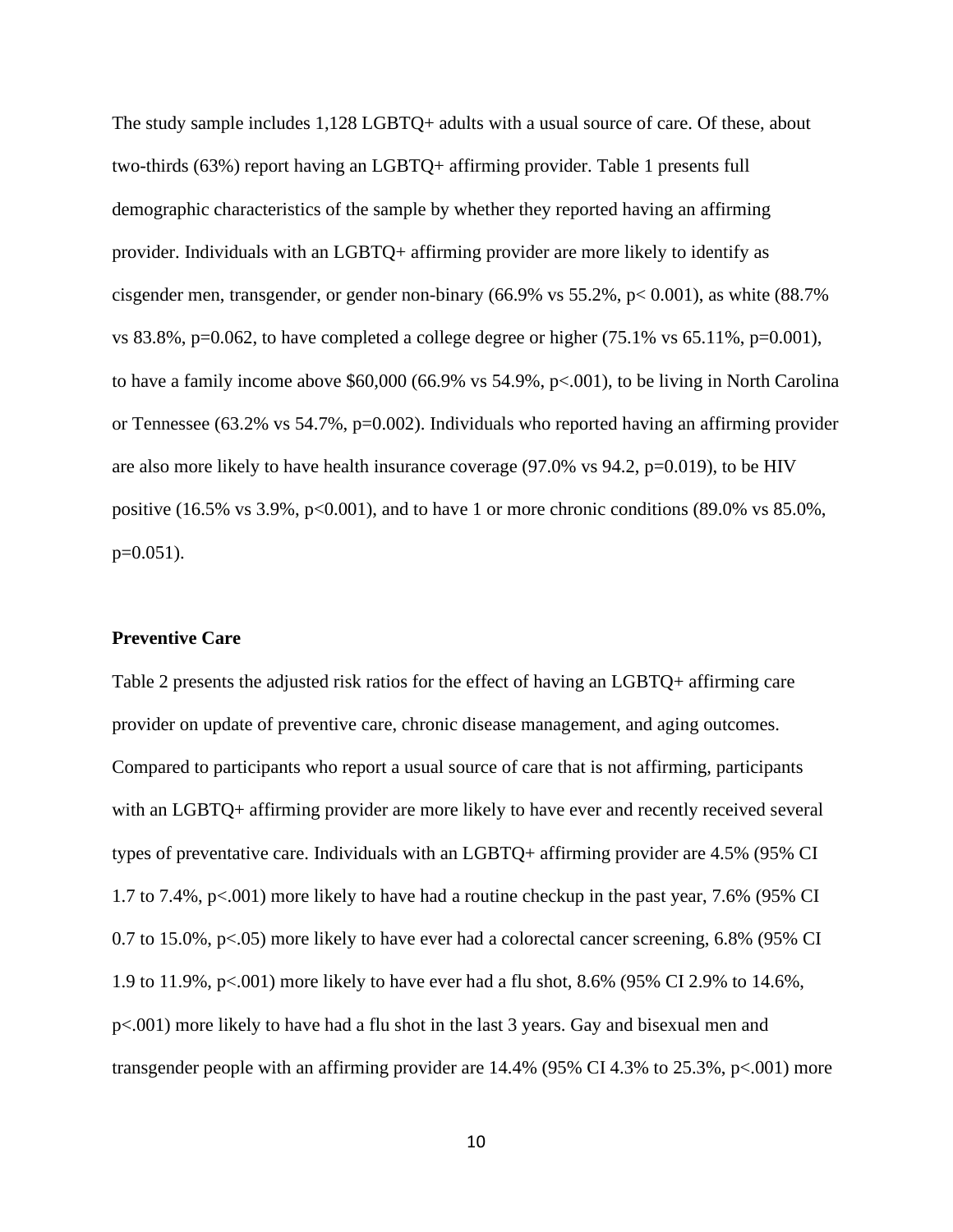likely to have ever had an HIV test, and 35.7% (95% CI 9.7 to 67.8%, p<.001) more likely to have an HIV test in the last 3 years. We do not observe differences in the timely or lifetime receipt of pap smear and mammogram screenings among women and transgender people as a function of having an affirming care provider. Figure 1 plots adjusted risk ratios for all preventive care and chronic disease management outcomes estimated using modified Poisson regression models.

#### **Chronic Disease Management**

LGBTQ+ individuals with an affirming provider are  $12.2\%$  (95% CI 0.0% to 25.9%, p<0.10) more likely to have their mental health condition under control. We do not observe significant differences by provider type in the likelihood that other health conditions are reported as "under control" for those with high blood pressure, diabetes, heart conditions, respiratory conditions, or arthritis/rheumatism.

# **Aging Outcomes**

LGBTQ+ individuals with an affirming provider report 18.8% (95% CI 34.4% to 0.0) fewer cognitive impairments controlling for individual characteristics and the presence of a memoryrelated disease diagnosis. We found no association between access to an LGBTQ+ affirming provider and impairments to ADLs.

#### **DISCUSSION**

Access to an LGBTQ+ affirming provider is associated with timely and lifetime receipt of preventative care for several recommended screenings, better patient-reported management of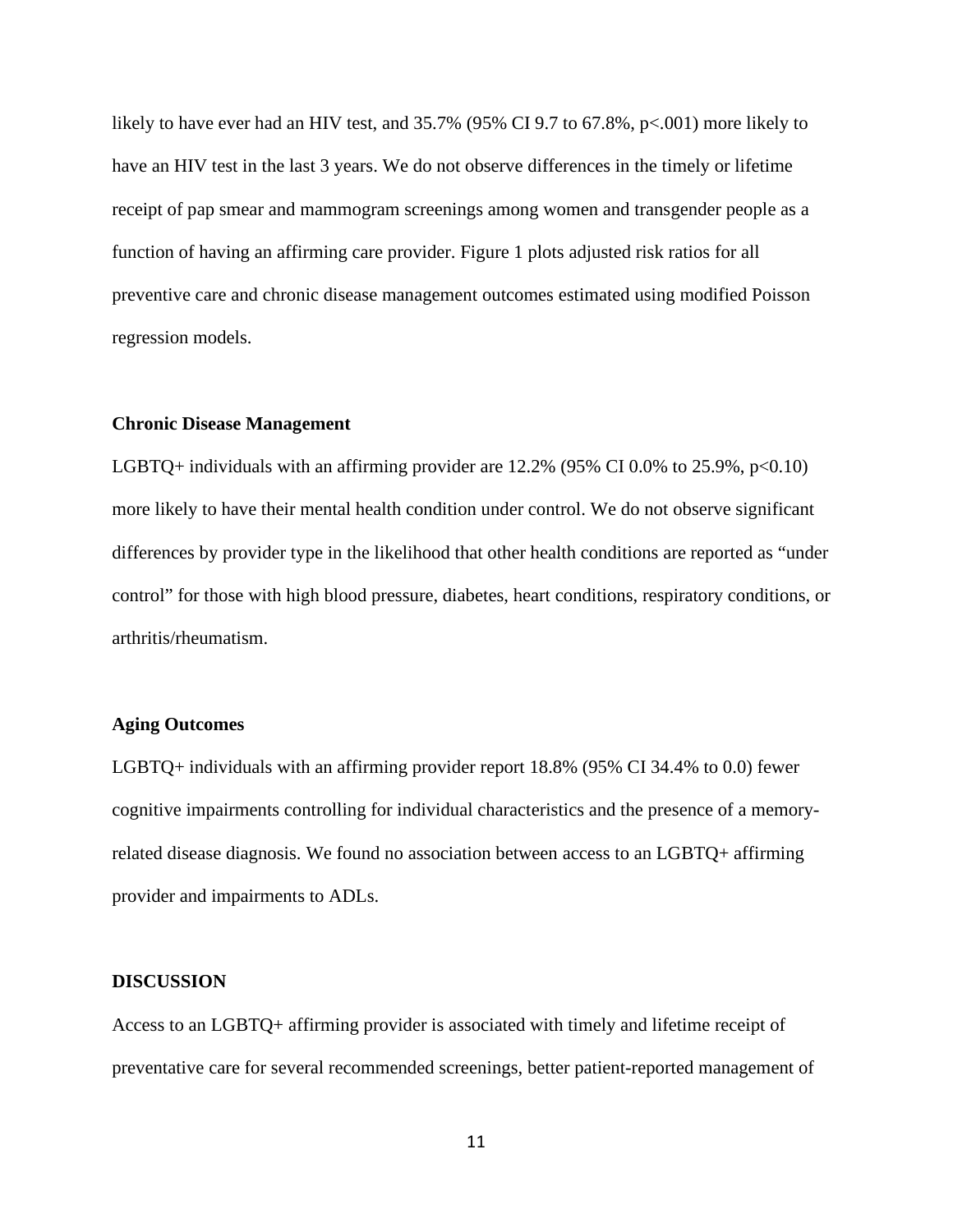mental health conditions, and lower cognitive impairment among a sample of older LGBTQ+ adults in the U.S. South. We find that those who identify their primary care provider as LGBTQ+ affirming are more likely to have had a routine checkup in the last year, to have ever had a flu shot, and to have ever had a colorectal cancer screening compared to LGBTQ+ adults who have a usual source of care that is not affirming.

Notably, gay and bisexual men and transgender people with an affirming care provider are more likely to have ever had an HIV test and more likely to have had an HIV test in the last 3 years. These results help us better understand LGBTQ+ health disparities in the U.S. South, where more than half of new HIV infections in the U.S. occur and where HIV-positive people are more than 3 times more likely to die from the disease compared to the rest of the country.<sup>51</sup>

While we find no effect of having an LGBTQ+ affirming provider on lifetime or timely receipt of pap smear or mammogram screenings, this may be attributable to relatively high baseline rates of these preventive services, provider-based factors such as payment benchmarks for timely screening, and patient-based factors such as common awareness, longer lifetime risk exposure for pap smear, and acceptability of these services compared to HIV tests or colorectal cancer screening. 52–56

LGBTQ+ patients go to great lengths to identify affirming providers.<sup>27</sup> This study indicates that patients who can access affirming providers enjoy health rewards. LGBTQ+ adults with a mental health condition are more likely to report that their mental health condition is under control when they also had an affirming provider. We also observe differences in levels of cognitive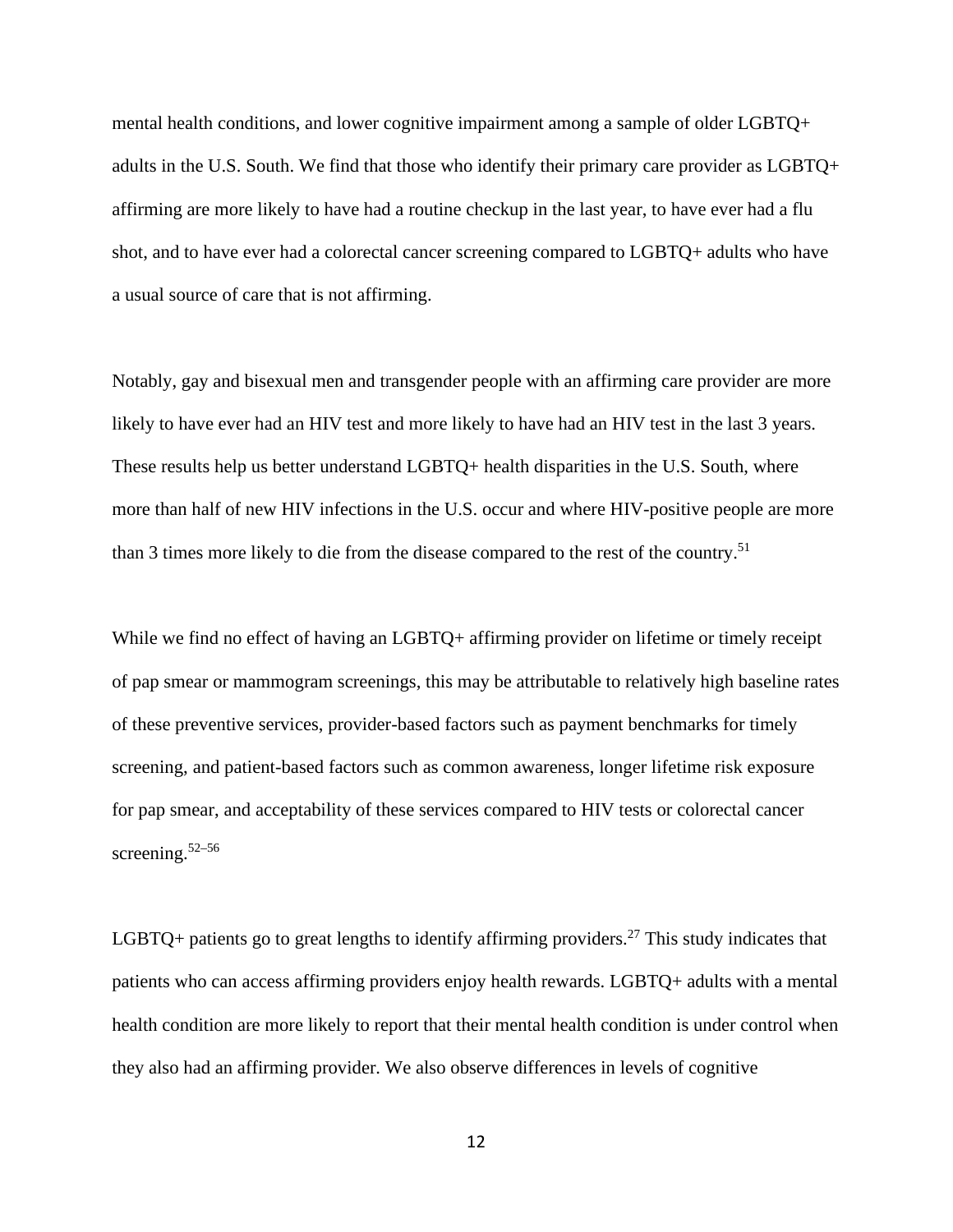impairment among LGBTQ+ adults by provider type, with higher levels of impairment among those with a nonaffirming provider, even after controlling for individual predictors of cognitive impairment including memory-related disease diagnoses. Although we only observe a crosssectional association with just one wave of data collection complete, this result is concordant with theoretical work by Corerro and colleages<sup>9</sup> suggesting that increased minority stress in a care environment may exacerbate the effects of stress on multiple bodily systems and lead to greater cognitive decline.

More broadly, and across outcomes, affirming care environments may improve health outcomes for LGBTQ+ patients because they promote engagement and retention in care, more timely preventative screenings, trust in and uptake of provider recommendations, and higher quality patient-provider interactions leading to the identification/disclosure of new or developing problem areas. Affirming care may thus allow for earlier diagnoses, more open conversations about patient needs and concerns, more patient uptake of provider recommendations for condition management, and greater involvement of partners and caregivers. Finally, for populations who are hesitant or lack trust in their healthcare providers,<sup>5,20</sup> retention in care, measured here as having had a recent routine checkup from a usual source of care, is a major achievement.

Health systems, including institutions of medical, nursing, physician assistant, and pharmacy education, should prioritize LGBTQ+ inclusive practices to achieve health equity for aging LGBTQ+ populations. Formal continuing education offerings should expand opportunities to learn about LGBTQ+ identities, family structures, behaviors, and health needs beyond sexual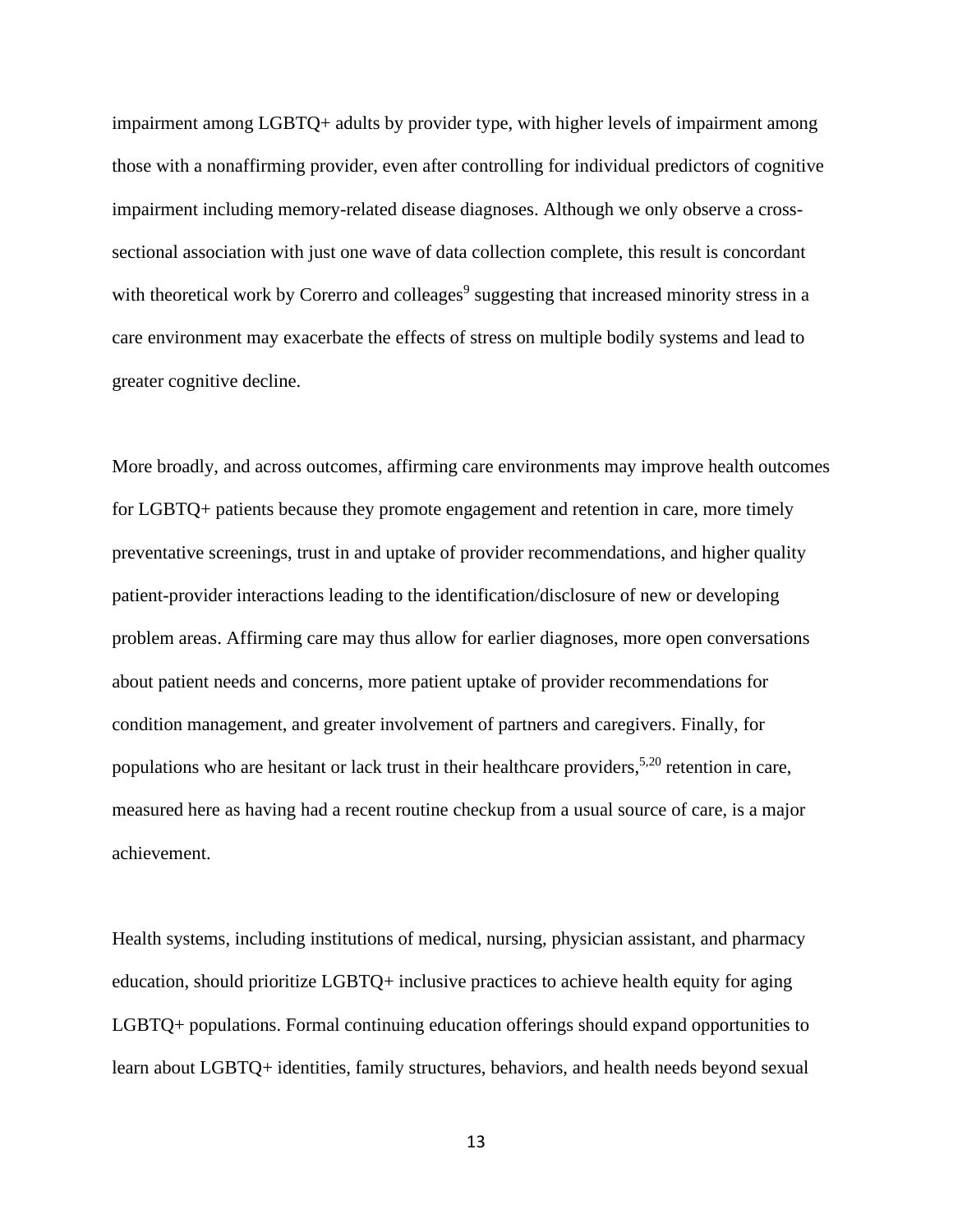health and HIV. Providers should have robust understandings of health disparities across social identities and adopt best practices for LGBTQ+ inclusive and affirming healthcare systems and care environments. These changes will be a first step toward improving LGBTQ+ engagement with preventive services and health systems more broadly.

Longer-term, health systems can improve training and retention opportunities for LGBTQ+ health professionals by adopting explicit nondiscrimination policies and expanding fellowship and residency opportunities in LGBTQ+ health and medicine. Physician workforce diversity matters for patient outcomes and reducing health disparities. Multiple rigorous studies now demonstrate that having a gender- or race-match between doctors and patients reduces mortality and adverse outcomes in hospital settings, increases uptake of preventative care, and increases patient satisfaction.<sup>57-61</sup> While we do not expect that all LGBTQ+ patients would ultimately need or want to access an LGBTQ+ provider, LGBTQ+ health disparities may be improved by increasing residency and fellowship opportunities in LGBTQ+ medicine and for LGBTQ+ physicians, and by decreasing experiences of discrimination on the job that threaten retention of LGBTQ+ health professionals. $43$ 

#### **CONCLUSION**

Having an LGBTQ+ affirming provider versus a regular source of care that is not affirming is associated with greater uptake of preventive care, better patient-reported management of mental health conditions, and lower cognitive impairment among older LGBTQ+ adults in the U.S. South. To address LGBTQ+ health disparities and improve the aging experiences of LGBTQ+ adults, medical education and health care systems must expand formal and continuing education

14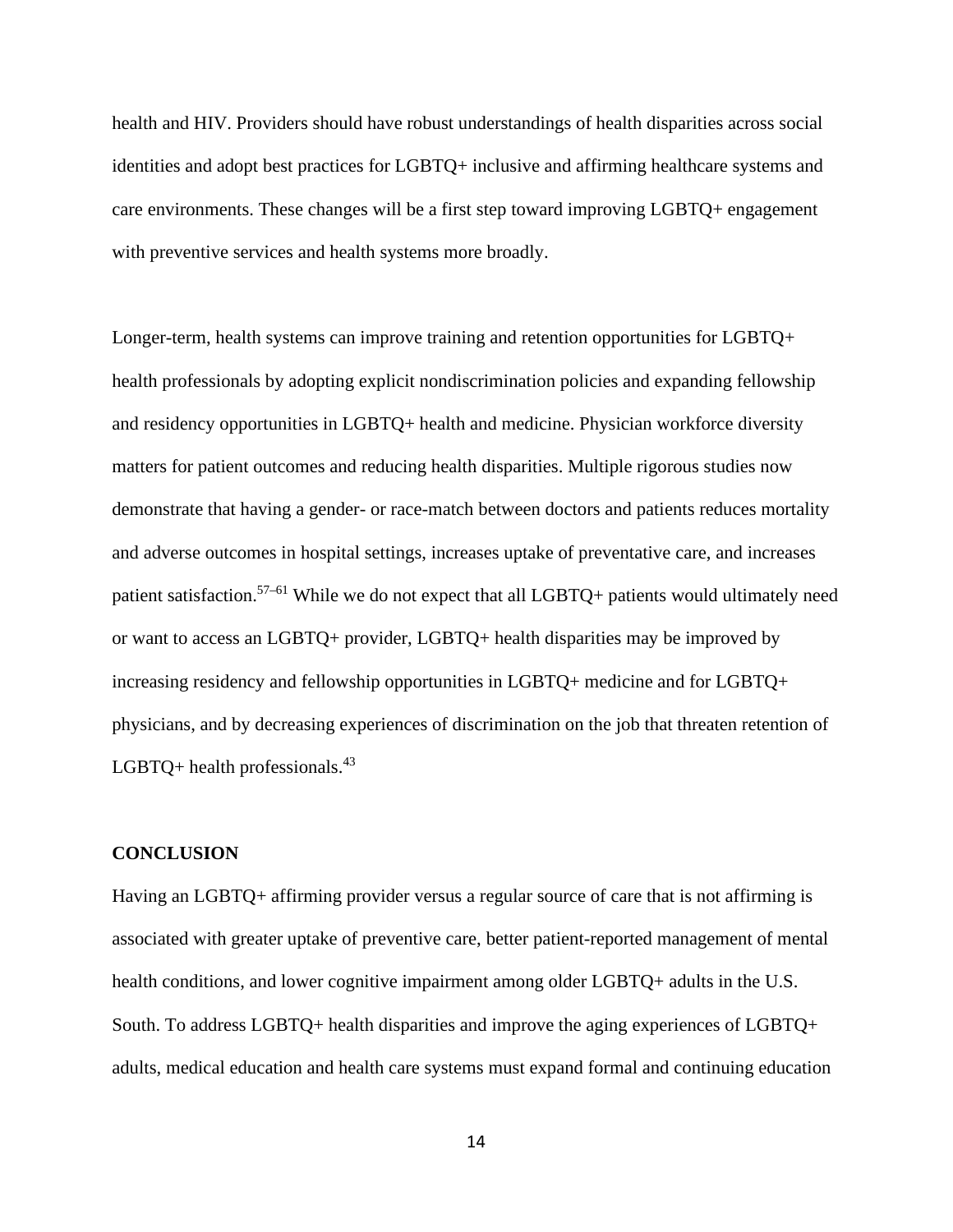opportunities around LGBTQ+ medicine and adopt best practices for LGBTQ+ inclusive care, including the adoption of nondiscrimination policies for employees.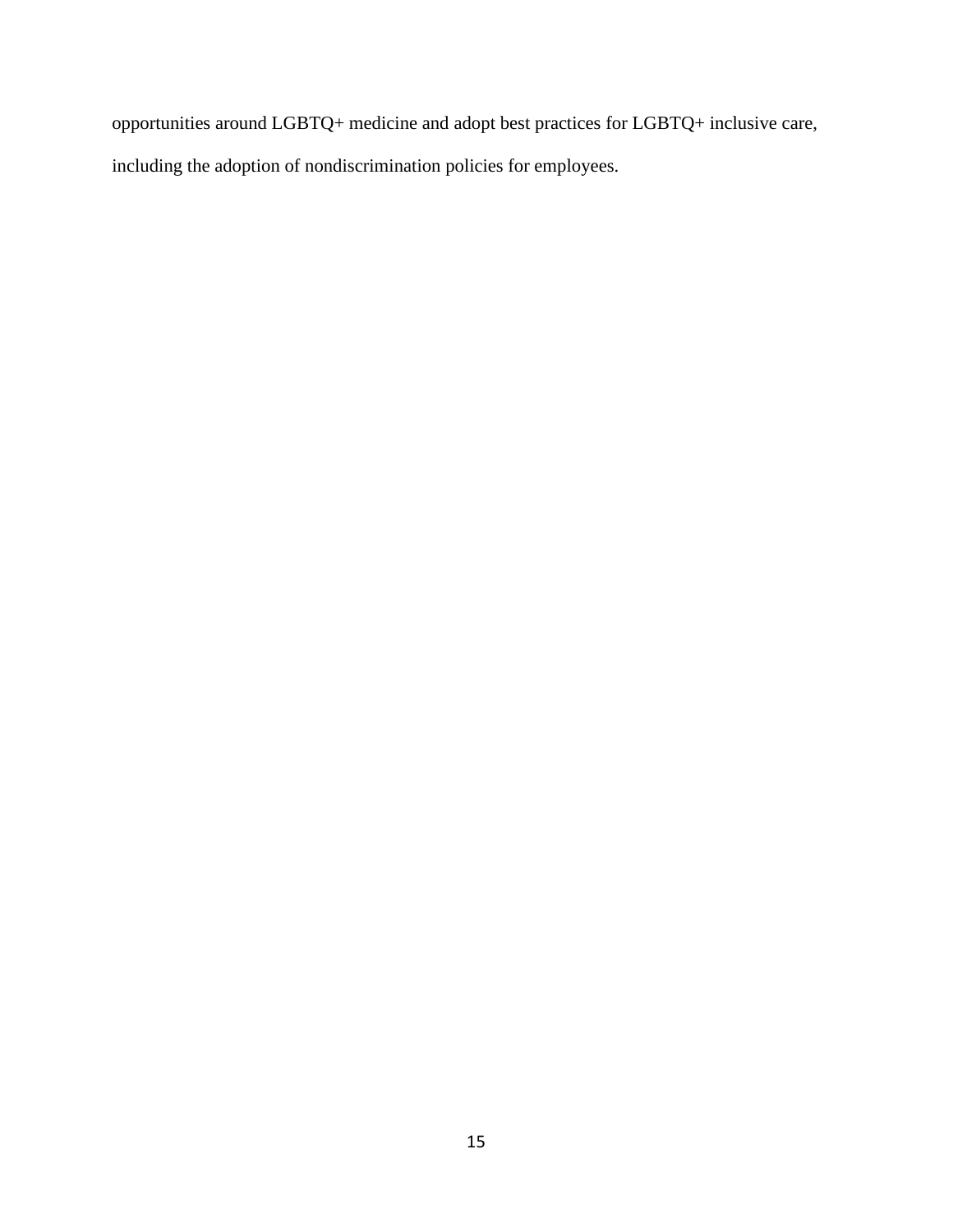## **REFERENCES**

- 1. IOM. *The Health of Lesbian, Gay, Bisexual, and Transgender People: Building a Foundation for a Better Understanding*.; 2011.
- 2. Gonzales G, Henning-Smith C. Health Disparities by Sexual Orientation: Results and Implications from the Behavioral Risk Factor Surveillance System. *J Community Health*. 2017;42(6):1163-1172. doi:10.1007/s10900-017-0366-z
- 3. Lyons BH, Walters ML, Jack SPD, Petrosky E, Blair JM, Ivey-Stephenson AZ. Suicides Among Lesbian and Gay Male Individuals: Findings From the National Violent Death Reporting System. *Am J Prev Med*. 2019;56(4):512-521. doi:10.1016/J.AMEPRE.2018.11.012/ATTACHMENT/D91146F8-37B3-466D-ADA3- 09365815074F/MMC1.PDF
- 4. Downing JM, Przedworski JM. Health of Transgender Adults in the U.S., 2014–2016. *Am J Prev Med*. 2018;55(3):336-344. doi:10.1016/J.AMEPRE.2018.04.045
- 5. Fredriksen-Goldsen KI, Kim H-J, Barkan SE, Muraco A, Hoy-Ellis CP. Health disparities among lesbian, gay, and bisexual older adults: results from a population-based study. *Am J Public Health*. 2013;103(10):1802-1809. doi:10.2105/AJPH.2012.301110
- 6. Fredriksen-Goldsen KI, Kim H-J, Bryan AEB, Shiu C, Emlet CA. The Cascading Effects of Marginalization and Pathways of Resilience in Attaining Good Health Among LGBT Older Adults. *Gerontologist*. 2017;57(suppl 1):S72-S83. doi:10.1093/geront/gnw170
- 7. Gonzales G, Henning-Smith C. Disparities in health and disability among older adults in same-sex cohabiting relationships. *J Aging Health*. 2015;27(3):432-453. doi:10.1177/0898264314551332
- 8. Fredriksen-Goldsen KI, Cook-Daniels L, Kim HJ, et al. Physical and Mental Health of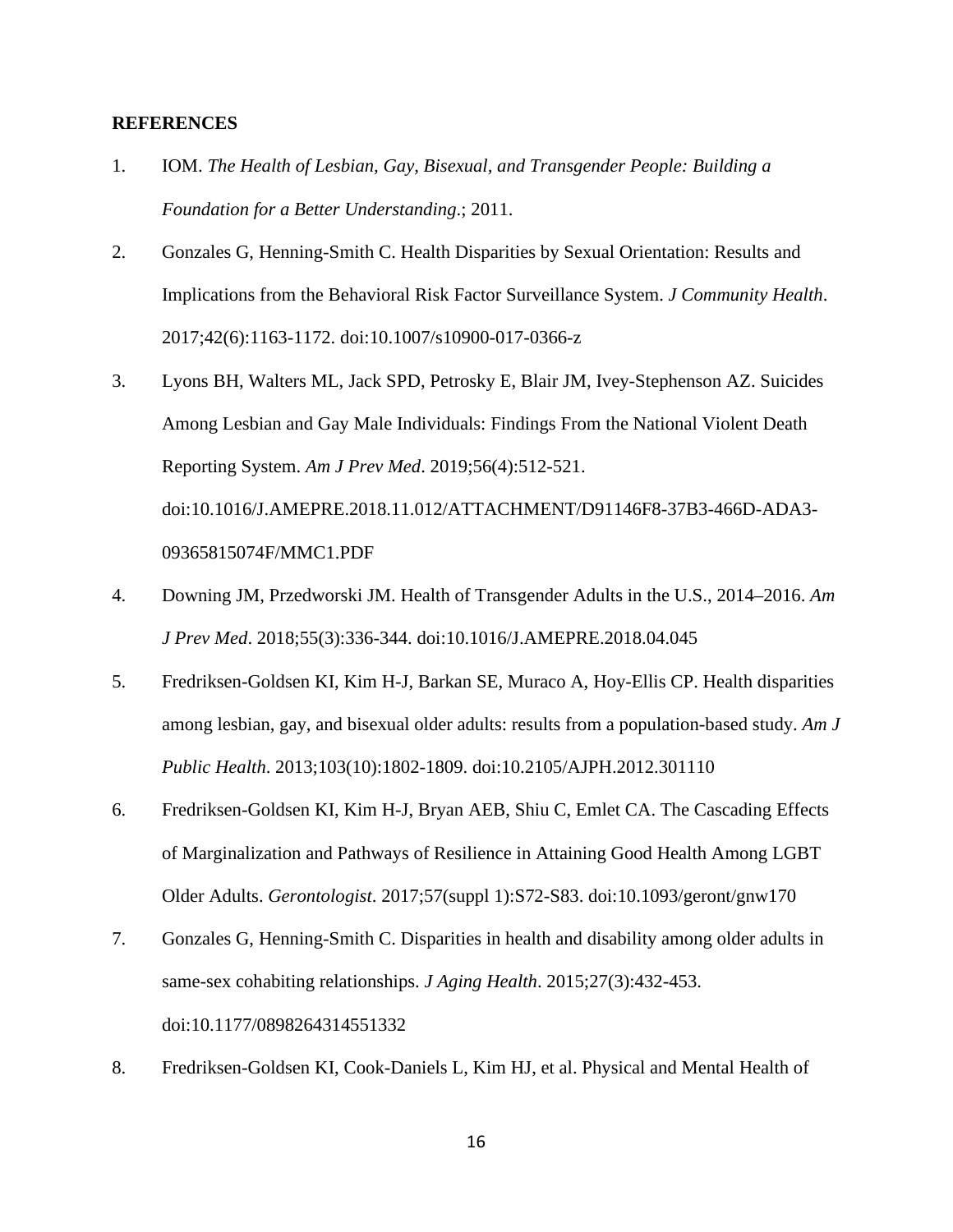Transgender Older Adults: An At-Risk and Underserved Population. *Gerontologist*. 2014;54(3):488-500. doi:10.1093/GERONT/GNT021

- 9. Correro AN, Nielson KA. A review of minority stress as a risk factor for cognitive decline in lesbian, gay, bisexual, and transgender (LGBT) elders. *https://doi.org/101080/1935970520191644570*. 2019;24(1):2-19. doi:10.1080/19359705.2019.1644570
- 10. Hoy-Ellis CP, Fredriksen-Goldsen KI. Lesbian, gay, & bisexual older adults: linking internal minority stressors, chronic health conditions, and depression. *http://dx.doi.org/101080/1360786320161168362*. 2016;20(11):1119-1130. doi:10.1080/13607863.2016.1168362
- 11. Hoy-Ellis CP, Fredriksen-Goldsen KI, Kim HJ. Utilization of Recommended Preventive Health Screenings Between Transgender and Cisgender Older Adults in Sexual and Gender Minority Communities: *https://doi.org/101177/08982643211068557*. 2022;2022(0):1-14. doi:10.1177/08982643211068557
- 12. Tran NM, Henkhaus LE, Gonzales G. Adverse Childhood Experiences and Mental Distress Among US Adults by Sexual Orientation. *JAMA Psychiatry*. Published online February 23, 2022. doi:10.1001/JAMAPSYCHIATRY.2022.0001
- 13. Gonzales G, McKay T, Carpenter CS. Disparities in Health Insurance Coverage and Access to Care for Children By Mother's Sexual Orientation. *Matern Child Health J*. 2019;24(5):630-639. doi:10.1007/s10995-019-02857-7
- 14. Gonzales G, Przedworski J, Henning-Smith C. Comparison of Health and Health Risk Factors Between Lesbian, Gay, and Bisexual Adults and Heterosexual Adults in the United States: Results From the National Health Interview Survey. *JAMA Intern Med*.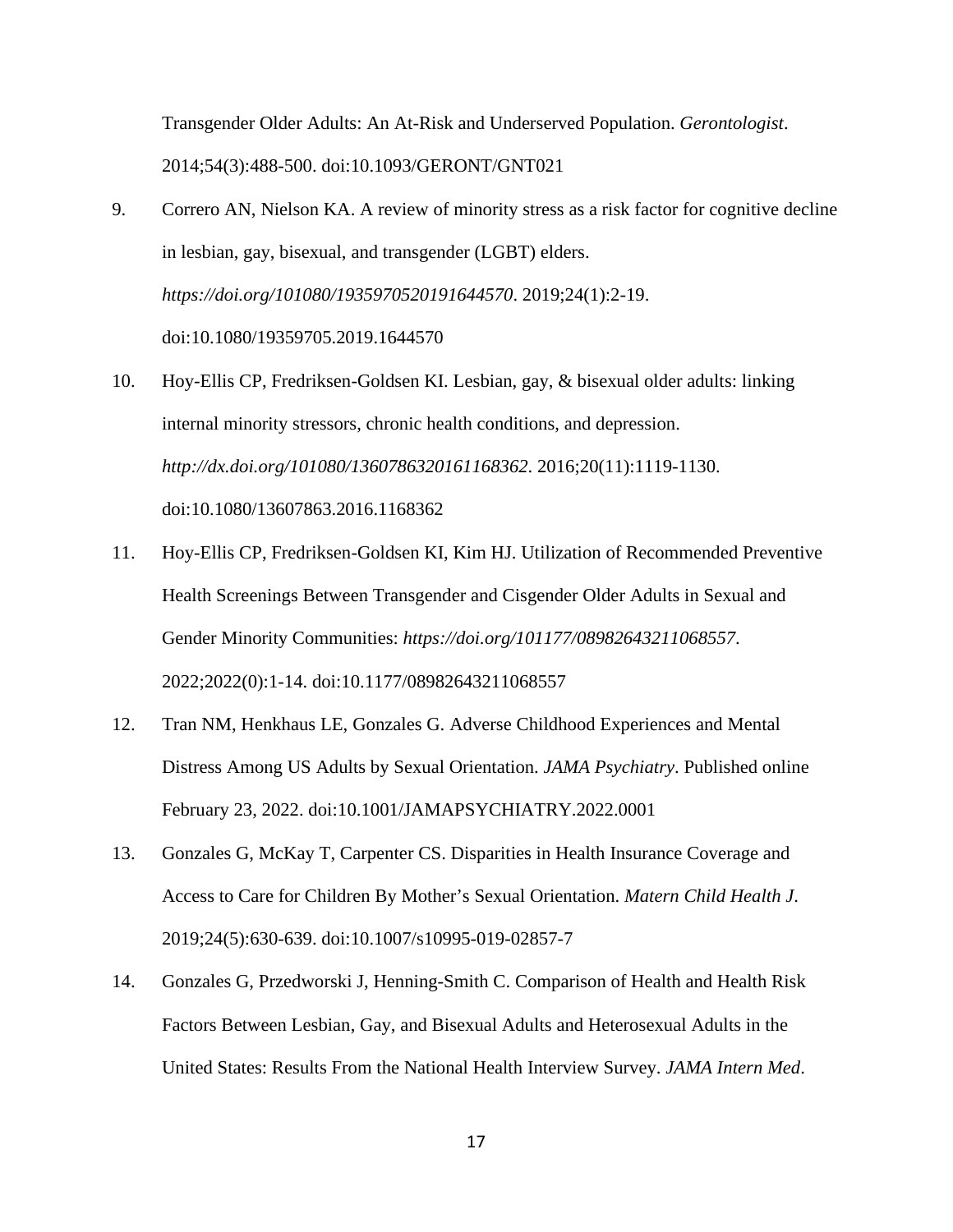2016;176(9):1344-1351. doi:10.1001/JAMAINTERNMED.2016.3432

- 15. Romanelli M, Lindsey MA. Patterns of Healthcare Discrimination Among Transgender Help-Seekers. *Am J Prev Med*. 2020;58(4):e123-e131. doi:10.1016/J.AMEPRE.2019.11.002
- 16. Reisner SL, Pardo ST, Gamarel KE, Hughto JMW, Pardee DJ, Keo-Meier CL. Substance use to cope with stigma in healthcare among U.S. female-to-male trans masculine adults. *LGBT Heal*. 2015;2(4):324-332. doi:10.1089/lgbt.2015.0001
- 17. Agénor M, Krieger N, Austin SB, Haneuse S, Gottlieb BR. Sexual orientation disparities in papanicolaou test use among US women: The role of sexual and reproductive health services. *Am J Public Health*. 2014;104(2). doi:10.2105/AJPH.2013.301548
- 18. Agénor M, Krieger N, Austin SB, Haneuse S, Gottlieb BR. At the intersection of sexual orientation, race/ethnicity, and cervical cancer screening: assessing Pap test use disparities by sex of sexual partners among black, Latina, and white U.S. women. *Soc Sci Med*. 2014;116:110-118. doi:10.1016/J.SOCSCIMED.2014.06.039
- 19. Tabaac AR, Sutter ME, Wall CSJ, Baker KE. Gender Identity Disparities in Cancer Screening Behaviors. *Am J Prev Med*. 2018;54(3):385-393. doi:10.1016/j.amepre.2017.11.009
- 20. MetLife. *Still out, Still Aging: The MetLife Study of Lesbian, Gay, Bisexual, and Transgender Baby Boomers*.; 2010.
- 21. Ceres M, Quinn GP, Loscalzo M, Rice D. Cancer Screening Considerations and Cancer Screening Uptake for Lesbian, Gay, Bisexual, and Transgender Persons. *Semin Oncol Nurs*. 2018;34(1):37-51. doi:10.1016/J.SONCN.2017.12.001
- 22. Aleshire ME, Ashford K, Fallin-Bennett A, Hatcher J. Primary Care Providers' Attitudes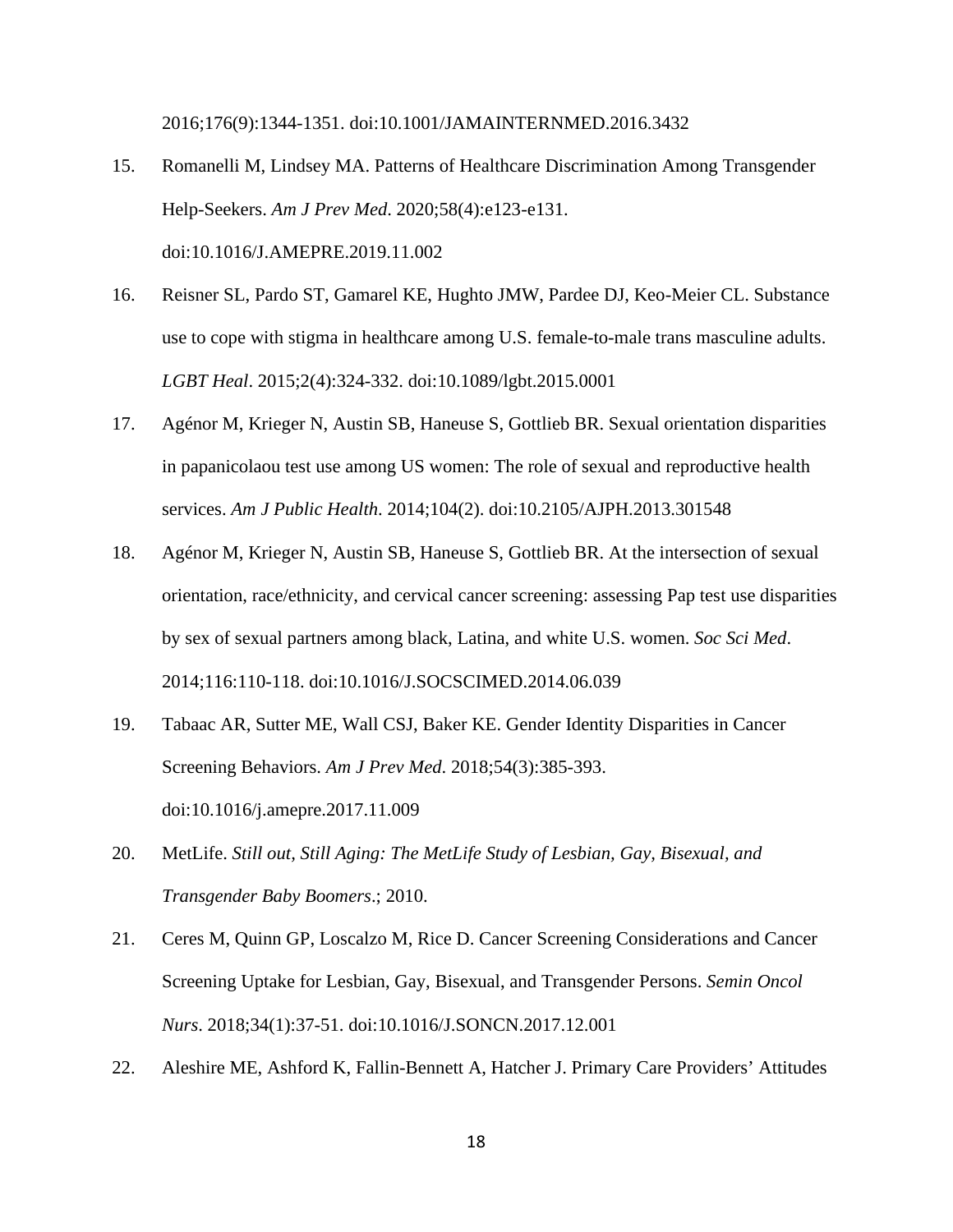Related to LGBTQ People: A Narrative Literature Review. *Health Promot Pract*. 2019;20(2):173-187. doi:10.1177/1524839918778835

- 23. Marlin R, Kadakia A, Ethridge B, Mathews WC. Physician Attitudes Toward Homosexuality and HIV: The PATHH-III Survey. *LGBT Heal*. 2018;5(7):431. doi:10.1089/LGBT.2018.0041
- 24. Sutter ME, Simmons VN, Sutton SK, et al. Oncologists' experiences caring for LGBTQ patients with cancer: Qualitative analysis of items on a national survey. *Patient Educ Couns*. 2021;104(4):871-876. doi:10.1016/J.PEC.2020.09.022
- 25. Obedin-Maliver J, Goldsmith ES, Stewart L, et al. Lesbian, Gay, Bisexual, and Transgender–Related Content in Undergraduate Medical Education. *JAMA*. 2011;306(9):971-977. doi:10.1001/JAMA.2011.1255
- 26. Keuroghlian AS, Ard KL, Makadon HJ. Advancing health equity for lesbian, gay, bisexual and transgender (LGBT) people through sexual health education and LGBTaffirming health care environments. *Sex Health*. 2017;14(1):119-122. doi:10.1071/SH16145
- 27. Khalili J, Leung LB, Diamant AL. Finding the Perfect Doctor: Identifying Lesbian, Gay, Bisexual, and Transgender–Competent Physicians. *Am J Public Health*. 2015;105(6):1114. doi:10.2105/AJPH.2014.302448
- 28. Parameshwaran V, Cockbain BC, Hillyard M, Price JR. Is the Lack of Specific Lesbian, Gay, Bisexual, Transgender and Queer/Questioning (LGBTQ) Health Care Education in Medical School a Cause for Concern? Evidence From a Survey of Knowledge and Practice Among UK Medical Students. *J Homosex*. 2017;64(3):367-381. doi:10.1080/00918369.2016.1190218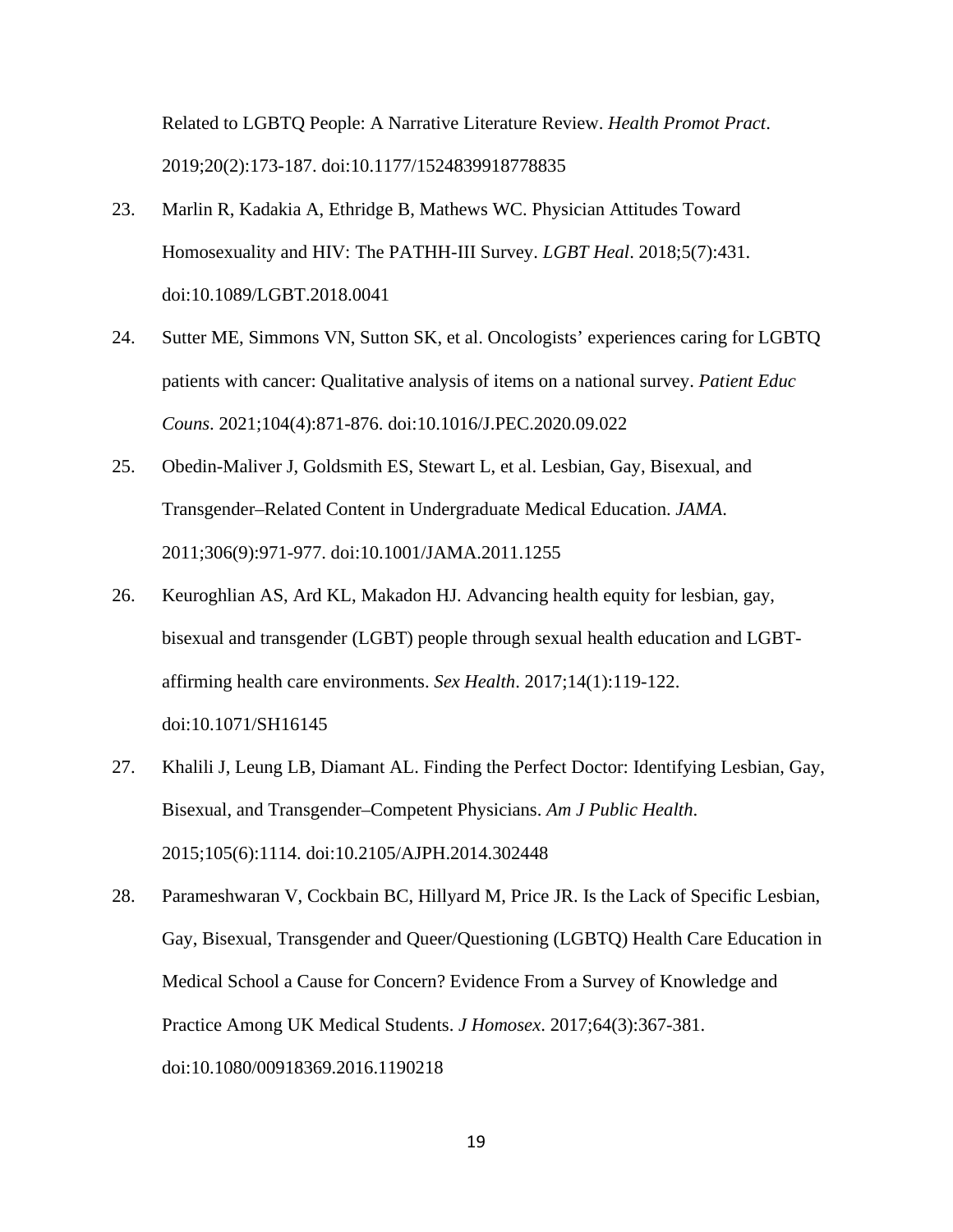- 29. Rossman K, Salamanca P, Macapagal K. A Qualitative Study Examining Young Adults' Experiences of Disclosure and Nondisclosure of LGBTQ Identity to Health Care Providers. *https://doi-org.proxy.library.vanderbilt.edu/101080/0091836920171321379*. 2017;64(10):1390-1410. doi:10.1080/00918369.2017.1321379
- 30. Mimiaga MJ, Goldhammer H, Belanoff C, Tetu AM, Mayer KH. Men who have sex with men: Perceptions about sexual risk, HIV and sexually transmitted disease testing, and provider communication. *Sex Transm Dis*. 2007;34(2):113-119. doi:10.1097/01.OLQ.0000225327.13214.BF
- 31. Seay J, Mitteldorf D, Yankie A, Pirl WF, Kobetz E, Schlumbrecht M. Survivorship care needs among LGBT cancer survivors. *J Psychosoc Oncol*. 2018;36(4):393-405. doi:10.1080/07347332.2018.1447528
- 32. Makadon HJ. Improving Health Care for the Lesbian and Gay Communities. *http://dx.doi.org/101056/NEJMp058259*. 2009;354(9):895-897. doi:10.1056/NEJMP058259
- 33. Mayer KH, Bradford JB, Makadon HJ, Stall R, Goldhammer H, Landers S. Sexual and gender minority health: what we know and what needs to be done. *Am J Public Health*. 2008;98(6):989-995. doi:10.2105/AJPH.2007.127811
- 34. Kamen CS, Smith-Stoner M, Heckler CE, Flannery M, Margolies L, Article L. Social support, self-rated health, and lesbian, gay, bisexual, and transgender identity disclosure to cancer care providers. *Oncol Nurs Forum ONF*. 2015;42(1):44-51. doi:10.1188/15.ONF.44-51
- 35. Ma SJ, Oladeru OT, Wang K, et al. Prostate Cancer Screening Patterns Among Sexual and Gender Minority Individuals. *Eur Urol*. 2021;79(5):588-592.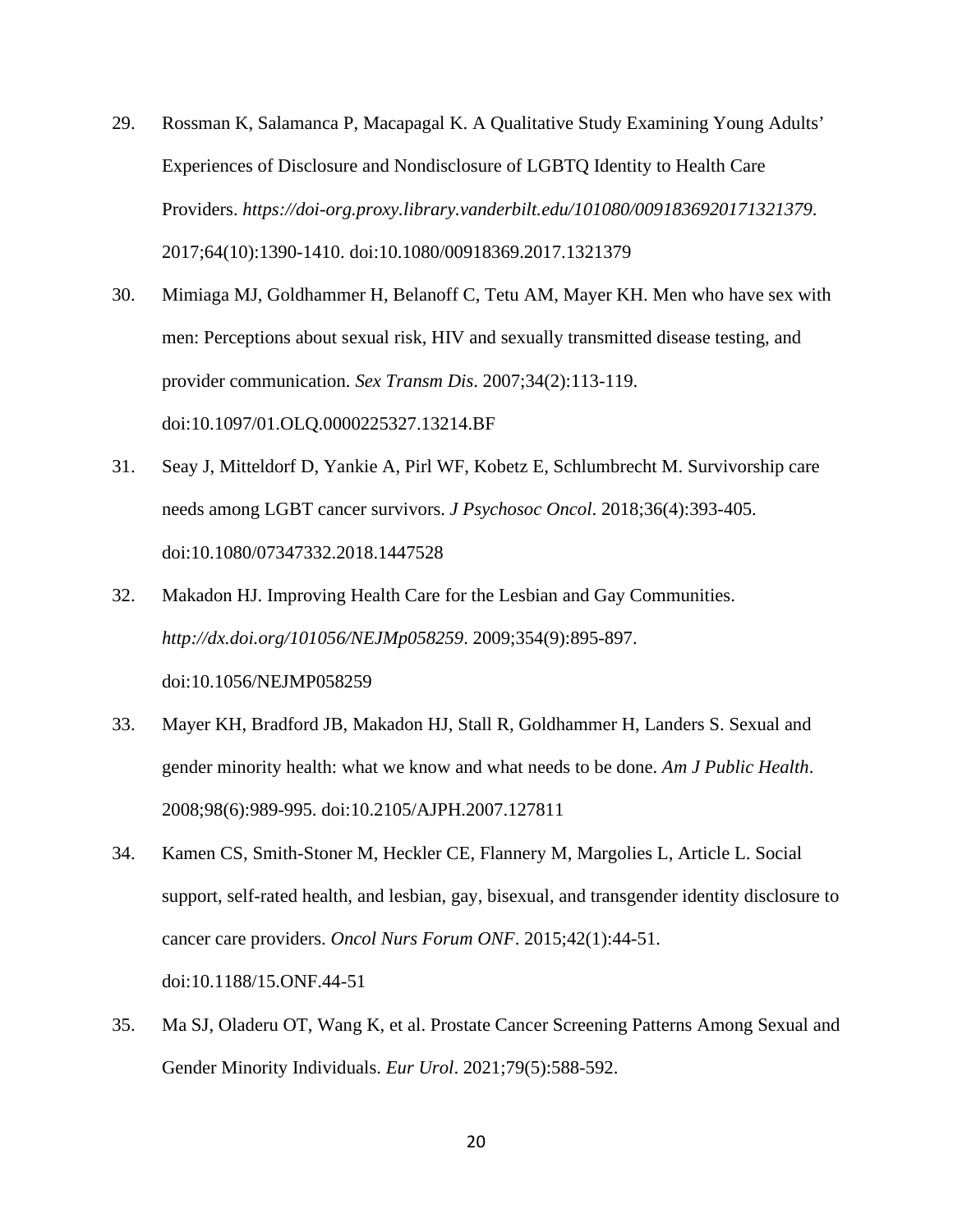doi:10.1016/J.EURURO.2020.11.009

- 36. Petroll AE, Mosack KE. Physician awareness of sexual orientation and preventive health recommendations to men who have sex with men. *Sex Transm Dis*. 2011;38(1):63-67. doi:10.1097/OLQ.0B013E3181EBD50F
- 37. Ng BE, Moore D, Michelow W, et al. Relationship between disclosure of same-sex sexual activity to providers, HIV diagnosis and sexual health services for men who have sex with men in Vancouver, Canada. *Can J Public Heal 2014 1053*. 2014;105(3):e186-e191. doi:10.17269/CJPH.105.4212
- 38. Stupiansky NW, Liau A, Rosenberger J, et al. Young Men's Disclosure of Same Sex Behaviors to Healthcare Providers and the Impact on Health: Results from a US National Sample of Young Men Who Have Sex with Men. *AIDS Patient Care*. 2017;31(8):342- 347. doi:10.1089/apc.2017.0011
- 39. Metheny N, Stephenson R. Disclosure of Sexual Orientation and Uptake of HIV Testing and Hepatitis Vaccination for Rural Men Who Have Sex With Men. *Ann Fam Med*. 2016;14(2):155-158. doi:10.1370/AFM.1907
- 40. Griffin M, Krause KD, Kapadia F, Halkitis PN. A Qualitative Investigation of Healthcare Engagement Among Young Adult Gay Men in New York City: A P18 Cohort Substudy. *https://home.liebertpub.com/lgbt*. 2018;5(6):368-374. doi:10.1089/LGBT.2017.0015
- 41. McKay T, Akre E-R, Henne J, Conway A, Gothelf I, Kari N. LGBTQ+ Affirming Care May Increase Awareness and Understanding of Undetectable=Untransmittable among Midlife and Older Gay and Bisexual Men in the US South. *SSRN Work Pap*. Published online 2021:1-21.
- 42. DiLeo R, Borkowski N, O'Connor SJ, Datti P, Weech-Maldonado R. The Relationship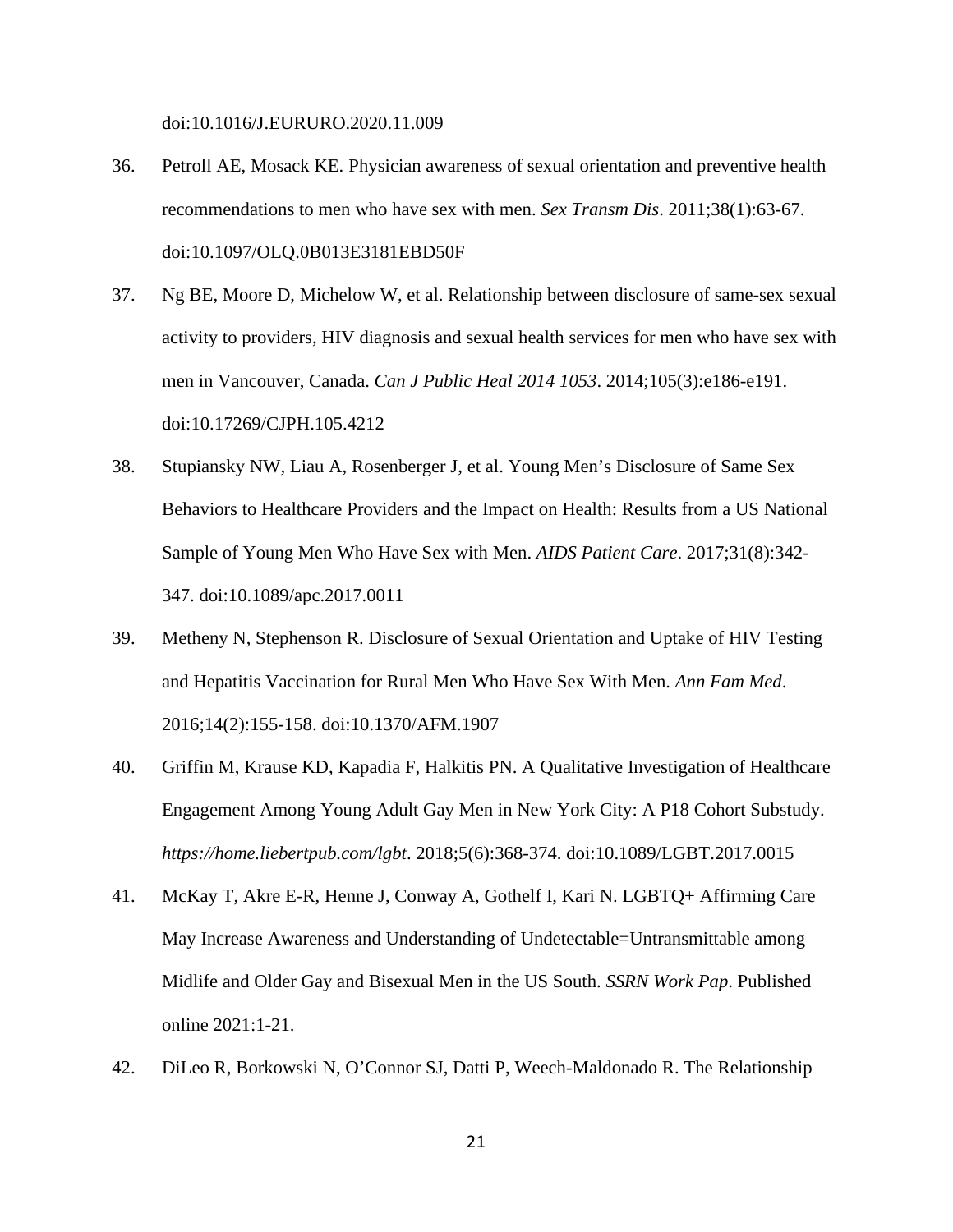Between "Leader in LGBT Healthcare Equality" Designation and Hospitals' Patient Experience Scores. *J Healthc Manag*. 2020;65(5):366-377. doi:10.1097/JHM-D-19-00177

- 43. Eliason MJ, Dibble SL, Robertson PA. Lesbian, gay, bisexual, and transgender (LGBT) physicians' experiences in the workplace. *J Homosex*. 2011;58(10):1355-1371. doi:10.1080/00918369.2011.614902
- 44. Human Rights Campaign. *Healthcare Equality Index 2020*.; 2020. https://reports.hrc.org/healthcare-equality-index-2020?\_ga=2.110411589.1716543049.1639417084-1286041670.1639417084
- 45. Mallory C, Flores A, Sears B. *LGBT in the South*.; 2016.
- 46. Movement Advancement Project. Equality Maps: Healthcare Laws and Policies. Published 2021. https://www.lgbtmap.org/equality-maps/healthcare\_laws\_and\_policies
- 47. US Centers for Disease Control and Prevention. A and B Recommendations | United States Preventive Services Taskforce. Accessed March 24, 2022. https://www.uspreventiveservicestaskforce.org/uspstf/recommendation-topics/uspstf-andb-recommendations
- 48. Okoro CA, Hollis ND, Cyrus AC, Griffin-Blake S. Prevalence of Disabilities and Health Care Access by Disability Status and Type Among Adults — United States, 2016. *MMWR Morb Mortal Wkly Rep*. 2019;67(32):882-887. doi:10.15585/MMWR.MM6732A3
- 49. McNutt LA, Wu C, Xue X, Hafner JP. Estimating the Relative Risk in Cohort Studies and Clinical Trials of Common Outcomes. *Am J Epidemiol*. 2003;157(10):940-943. doi:10.1093/AJE/KWG074
- 50. Zou G. A Modified Poisson Regression Approach to Prospective Studies with Binary Data. *Am J Epidemiol*. 2004;159(7):702-706. doi:10.1093/AJE/KWH090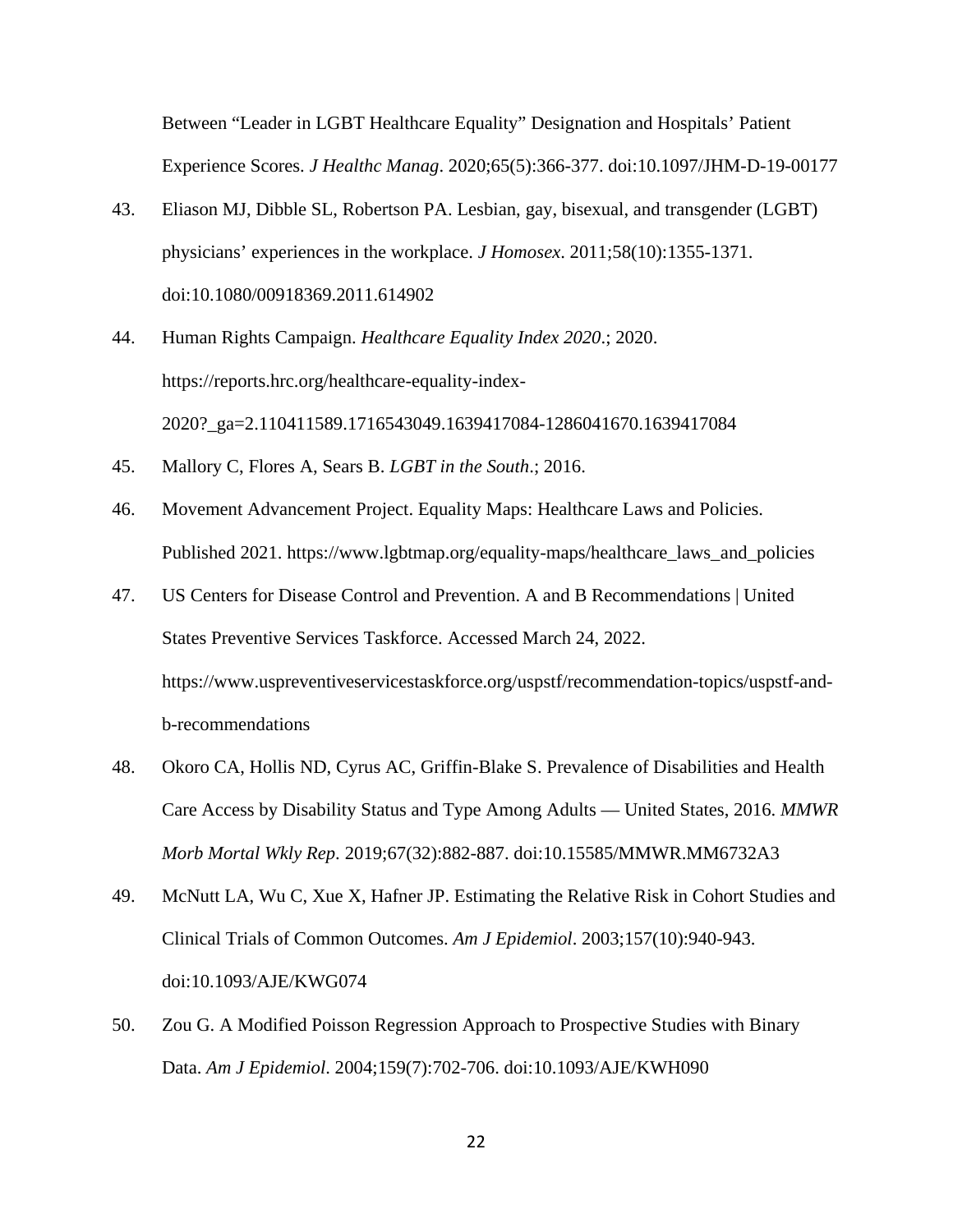51. Centers for Disease Control and Prevention. HIV in the Southern United States. 2019;29(September):1-4.

http://www.cdc.gov/%0Ahttps://www.cdc.gov/hiv/pdf/policies/cdc-hiv-in-the-south-issuebrief.pdf

- 52. Vermund SH, Wilson CM. Barriers to HIV testing--where next? *Lancet (London, England)*. 2002;360(9341):1186-1187. doi:10.1016/S0140-6736(02)11291-8
- 53. Rayment M, Thornton A, Mandalia S, et al. HIV Testing in Non-Traditional Settings The HINTS Study: A Multi-Centre Observational Study of Feasibility and Acceptability. *PLoS One*. 2012;7(6):e39530. doi:10.1371/JOURNAL.PONE.0039530
- 54. Wee CC, McCarthy EP, Phillips RS. Factors associated with colon cancer screening: the role of patient factors and physician counseling. *Prev Med (Baltim)*. 2005;41(1):23-29. doi:10.1016/J.YPMED.2004.11.004
- 55. Mestre-Bach G, Blycker GR, Potenza MN. Pornography use in the setting of the COVID-19 pandemic. *J Behav Addict*. 2020;9(2):181-183. doi:10.1556/2006.2020.00015
- 56. Kirkoen B, Berstad P, Botteri E, et al. Acceptability of two colorectal cancer screening tests: pain as a key determinant in sigmoidoscopy. *Endoscopy*. 2017;49(11):1075-1086. doi:10.1055/S-0043-117400
- 57. Greenwood BN, Carnahan S, Huang L. Patient–physician gender concordance and increased mortality among female heart attack patients. *Proc Natl Acad Sci U S A*. 2018;115(34):8569-8574.

doi:10.1073/PNAS.1800097115/SUPPL\_FILE/PNAS.1800097115.SAPP.PDF

58. Greenwood GL, Gruskin EP. LGBT Tobacco and Alcohol Disparities. In: Meyer IH, Northridge ME, eds. *The Health of Sexual Minorities*. Springer US; 2007:566-583.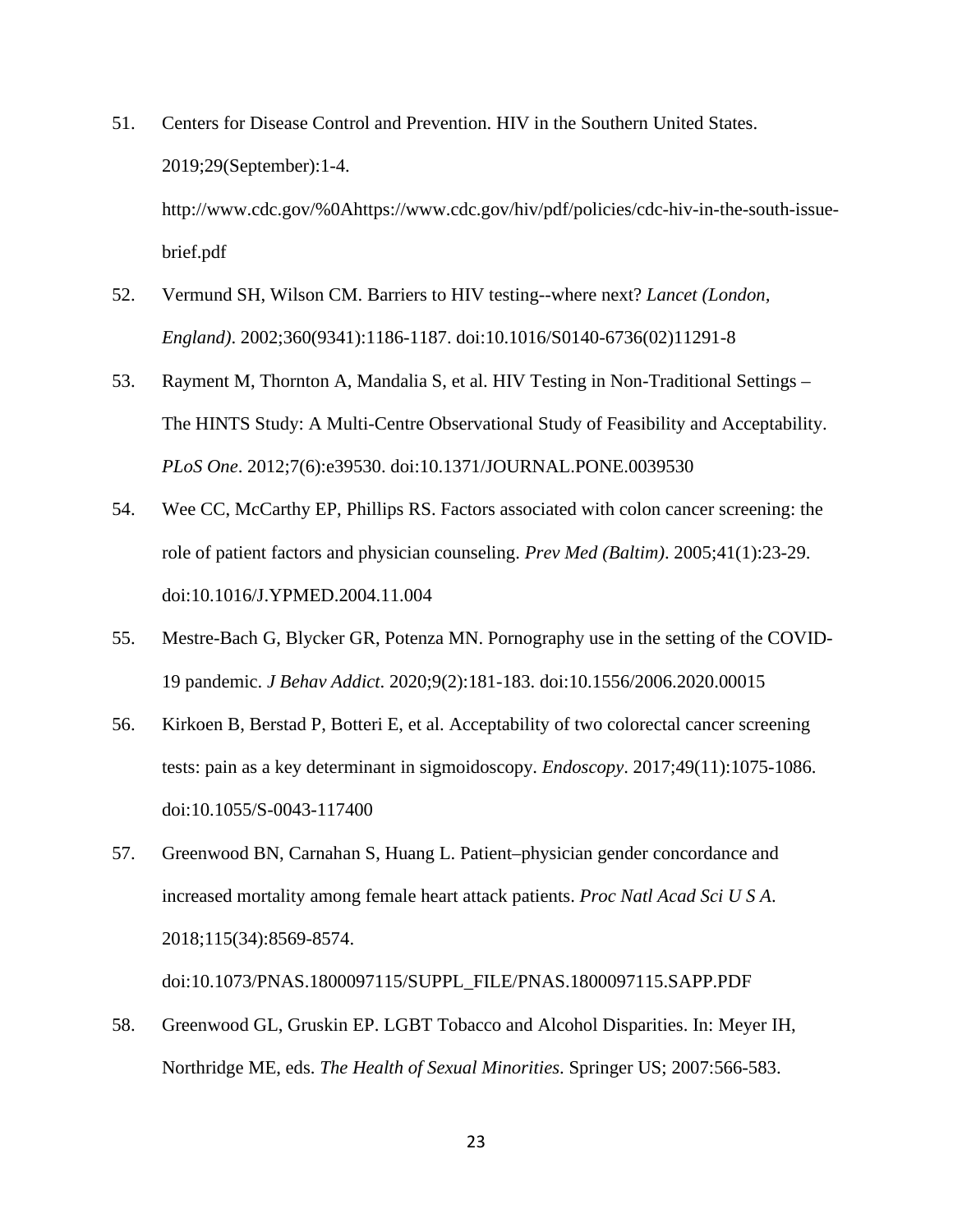doi:10.1007/978-0-387-31334-4\_23

- 59. Wallis CJD, Jerath A, Coburn N, et al. Association of Surgeon-Patient Sex Concordance With Postoperative Outcomes. *JAMA Surg*. 2022;157(2):146-156. doi:10.1001/JAMASURG.2021.6339
- 60. Alsan M, Garrick O, Graziani G. Does Diversity Matter for Health? Experimental Evidence from Oakland. *Am Econ Rev*. 2019;109(12):4071-4111. doi:10.1257/AER.20181446
- 61. Laveist TA, Nuru-Jeter A. Is doctor-patient race concordance associated with greater satisfaction with care? *J Health Soc Behav*. 2002;43(3):296-306. doi:10.2307/3090205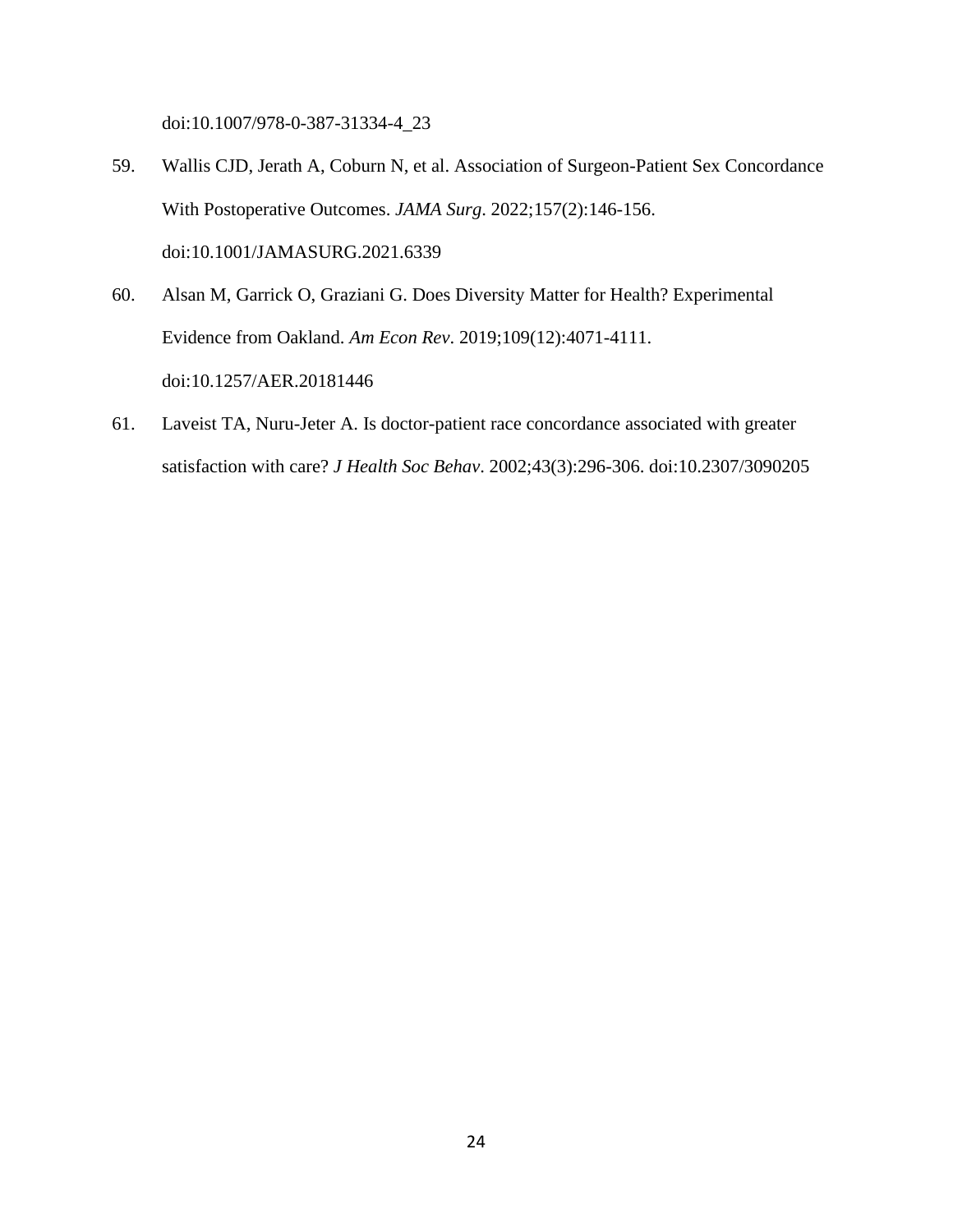| Table 1. Demographic Characteristics of the Sample |                                     |                |                   |      |         |
|----------------------------------------------------|-------------------------------------|----------------|-------------------|------|---------|
|                                                    | Access to LGBTQ+ Affirming Provider |                |                   |      |         |
|                                                    | <b>No Access</b>                    |                | <b>Yes Access</b> |      |         |
|                                                    | No.                                 | $\%$           | No.               | %    | p-value |
| Gender                                             |                                     |                |                   |      | < .001  |
| Cis Man                                            | 211                                 | 51.1           | 406               | 57.3 |         |
| Cis Woman                                          | 185                                 | 44.8           | 234               | 33.1 |         |
| Trans/NB/GNC                                       | 17                                  | 4.1            | 68                | 9.6  |         |
| Total                                              | 413                                 | 100            | 708               | 100  |         |
| <b>Race and Ethnicity</b>                          |                                     |                |                   |      | 0.062   |
| White                                              | 346                                 | 83.8           | 628               | 88.7 |         |
| <b>Black</b>                                       | 38                                  | 9.2            | 45                | 6.4  |         |
| Other POC                                          | 29                                  | $\overline{7}$ | 35                | 4.9  |         |
| Total                                              | 413                                 | 100            | 708               | 100  |         |
| <b>Education</b>                                   |                                     |                |                   |      | < .001  |
| High school or less                                | 26                                  | 6.3            | 26                | 3.7  |         |
| Some college, AA, Trade                            | 110                                 | 26.6           | 140               | 19.8 |         |
| College degree                                     | 136                                 | 32.9           | 216               | 30.5 |         |
| Graduate/Professional d                            | 133                                 | 32.2           | 316               | 44.6 |         |
| Other educ                                         | 8                                   | 1.9            | 10                | 1.4  |         |
| Total                                              | 413                                 | 100            | 708               | 100  |         |
| <b>Family Income</b>                               |                                     |                |                   |      | < .001  |
| $35k$                                              | 100                                 | 24.2           | 119               | 16.8 |         |
| 35-45k                                             | 29                                  | 7              | 45                | 6.4  |         |
| 45-60k                                             | 57                                  | 13.8           | 71                | 10   |         |
| 60-75k                                             | 48                                  | 11.6           | 87                | 12.3 |         |
| 75-100k                                            | 66                                  | 16             | 92                | 13   |         |
| 100-125k                                           | 48                                  | 11.6           | 96                | 13.6 |         |
| $125k+$                                            | 65                                  | 15.7           | 198               | 28   |         |
| Total                                              | 413                                 | 100            | 708               | 100  |         |
| <b>State of Residency</b>                          |                                     |                |                   |      | 0.002   |
| Alabama                                            | 94                                  | 22.8           | 108               | 15.3 |         |
| North Carolina                                     | 97                                  | 23.5           | 225               | 31.8 |         |
| Tennessee                                          | 129                                 | 31.2           | 222               | 31.4 |         |
| Georgia                                            | 93                                  | 22.5           | 153               | 21.6 |         |
| Total                                              | 413                                 | 100            | 708               | 100  |         |
| <b>Health Insurance</b>                            |                                     |                |                   |      | 0.019   |
| No                                                 | 24                                  | 5.8            | 21                | 3    |         |
| Yes                                                | 389                                 | 94.2           | 687               | 97   |         |
| Total                                              | 413                                 | 100            | 708               | 100  |         |
| <b>HIV Status</b>                                  |                                     |                |                   |      | < .001  |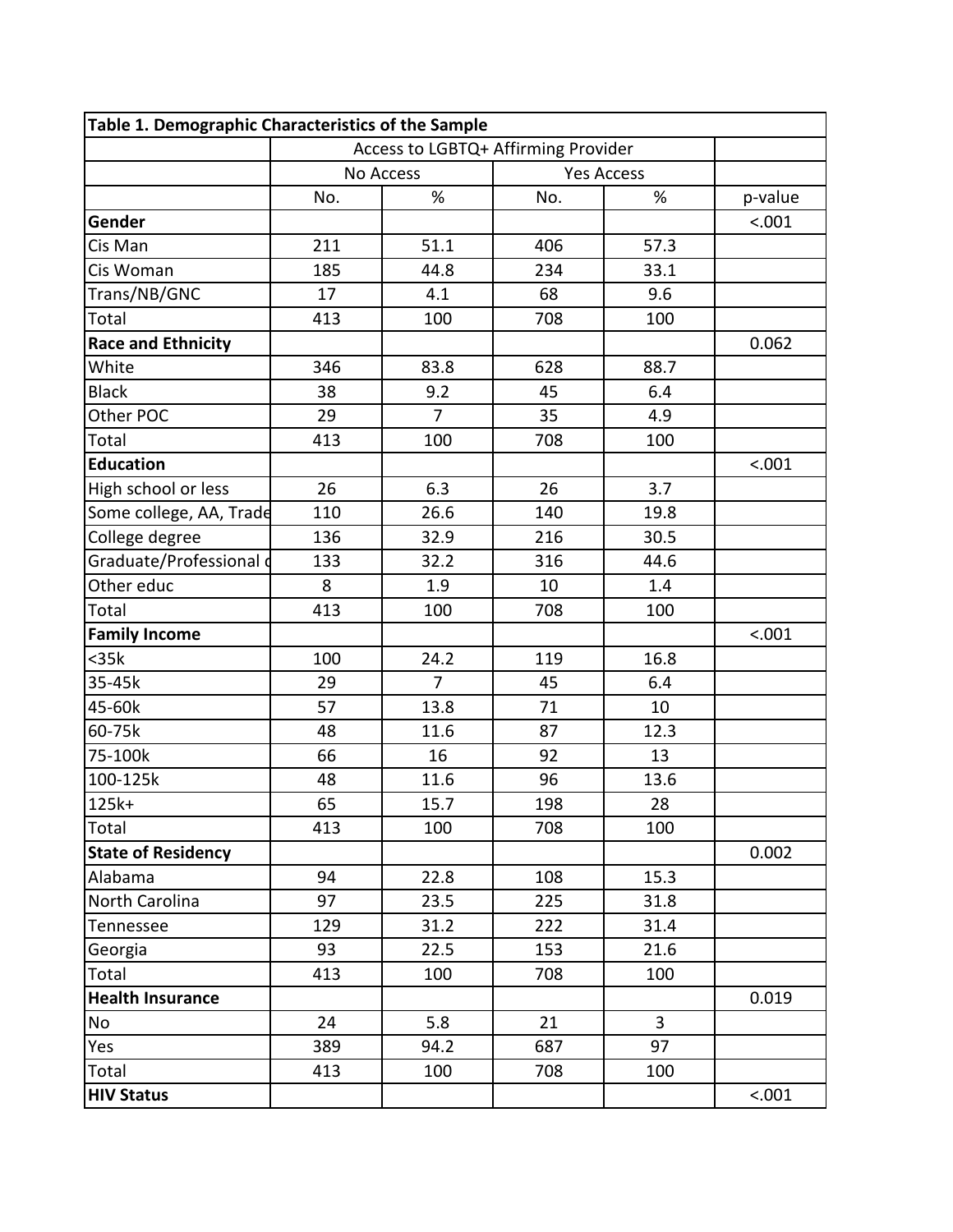| Negative/Don't Know                          | 397 | 96.1 | 591 | 83.5 |       |
|----------------------------------------------|-----|------|-----|------|-------|
| Positive                                     | 16  | 3.9  | 117 | 16.5 |       |
| Total                                        | 413 | 100  | 708 | 100  |       |
| <b>Any Chronic Condition</b>                 |     |      |     |      | 0.051 |
| None                                         | 62  | 15   | 78  | 11   |       |
| 1 or more                                    | 351 | 85   | 630 | 89   |       |
| Total                                        | 413 | 100  | 708 | 100  |       |
| Data come from Wave I VUSNAPS (R01-AG063771) |     |      |     |      |       |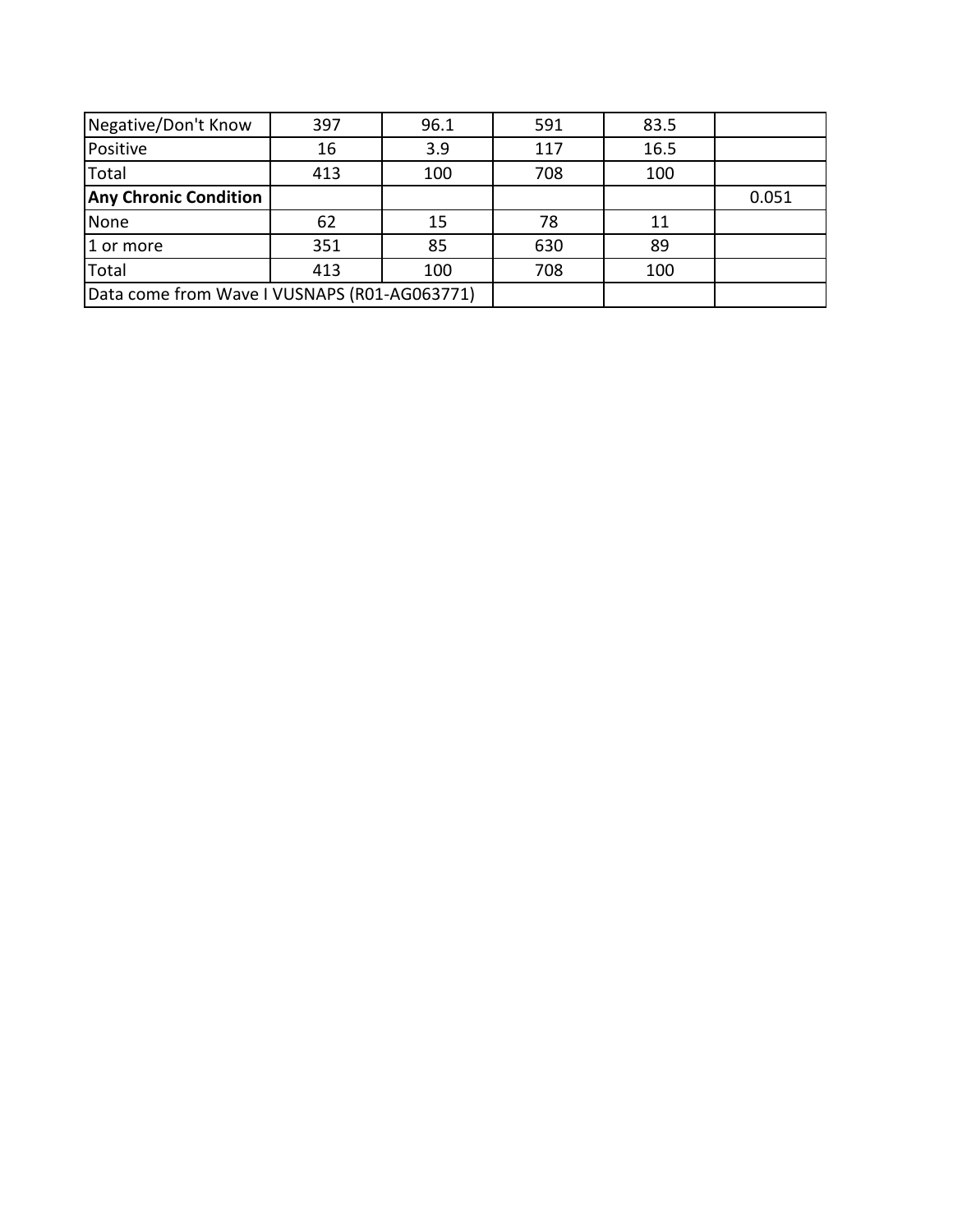| Table 2. Preventive Care, Chronic Disease Management, and Aging Outcomes by access to LGBTQ+ Affirming Provider                                     |     |           |                |                   |            |                |             |
|-----------------------------------------------------------------------------------------------------------------------------------------------------|-----|-----------|----------------|-------------------|------------|----------------|-------------|
|                                                                                                                                                     |     | No Access |                | <b>Yes Access</b> |            | 95% CI         | Sample Size |
|                                                                                                                                                     | No  | %         | <b>No</b>      | $\%$              |            |                |             |
| <b>Preventive Care</b>                                                                                                                              |     |           |                |                   |            |                |             |
| Routine Checkup                                                                                                                                     | 387 | 93.7      | 695            | 98.2              | $1.045***$ | [1.017, 1.074] | 1121        |
| Flu shot, lifetime                                                                                                                                  | 348 | 84.3      | 652            | 92.1              | $1.068***$ | [1.019, 1.119] | 1121        |
| Flu shot, timely                                                                                                                                    | 329 | 79.7      | 632            | 89.3              | $1.086***$ | [1.029, 1.146] | 1121        |
| Colorectal, lifetime                                                                                                                                | 305 | 73.8      | 580            | 81.9              | $1.076**$  | [1.007, 1.150] | 1121        |
| HIV test, lifetime#                                                                                                                                 | 155 | 73.1      | 289            | 80.7              | $1.144***$ | [1.043, 1.253] | 570         |
| HIV test, recent#                                                                                                                                   | 80  | 37.7      | 166            | 46.4              | $1.357***$ | [1.097, 1.678] | 570         |
| Mammogram, lifetime~                                                                                                                                | 180 | 93.3      | 248            | 93.2              | 1.002      | [0.952, 1.054] | 459         |
| Mammogram, timely~                                                                                                                                  | 153 | 79.3      | 221            | 83.1              | 1.051      | [0.961, 1.150] | 459         |
| Pap Smear, lifetime~                                                                                                                                | 171 | 88.6      | 229            | 86.1              | 0.972      | [0.908, 1.040] | 459         |
| Pap Smear, timely~                                                                                                                                  | 118 | 61.1      | 151            | 56.8              | 0.905      | [0.773, 1.059] | 459         |
| <b>Chronic Disease Management</b>                                                                                                                   |     |           |                |                   |            |                |             |
| Mental health condition under control                                                                                                               | 127 | 65.5      | 260            | 77.4              | $1.122*$   | [1.000, 1.259] | 530         |
| Blood pressure under control                                                                                                                        | 204 | 89.5      | 347            | 93.3              | 1.031      | [0.976, 1.089] | 600         |
| Diabetes under control                                                                                                                              | 72  | 75        | 103            | 73                | 0.938      | [0.805, 1.093] | 237         |
| Heart condition under control                                                                                                                       | 66  | 90.4      | 79             | 86.8              | 1.021      | [0.917, 1.138] | 164         |
| Respiratory condition under control                                                                                                                 | 87  | 82.9      | 124            | 88.6              | 0.997      | [0.897, 1.108] | 245         |
| Arthritis/rheumatism under control                                                                                                                  | 69  | 50        | 100            | 50                | 0.922      | [0.731, 1.163] | 338         |
| Aging Outcomes^                                                                                                                                     |     |           |                |                   |            |                |             |
| Level of Cognitive Decline                                                                                                                          | 0   |           | 0              |                   | $0.812*$   | [0.656, 1.00]  | 1121        |
| Impairments to Activites of Daily Living                                                                                                            | 0   |           | $\overline{0}$ | 1                 | 0.896      | [0.755, 1.063] | 1121        |
| Data come from Wave I VUSNAPS (R01-AG063771) *p<0.1, ** p<0.05, *** p<0.01                                                                          |     |           |                |                   |            |                |             |
| aRR estimated via modified Poisson regression. All models adjusted for gender, race and ethnicity, age, educational attainment, state of residency, |     |           |                |                   |            |                |             |
| and health insurance status # analysis conducted among paritic ants whose current gender identity is male transgender/gender nonhinary $\sim$       |     |           |                |                   |            |                |             |

and health insurance status. # analysis conducted among pariticpants whose current gender identity is male, transgender/gender nonbinary. ~